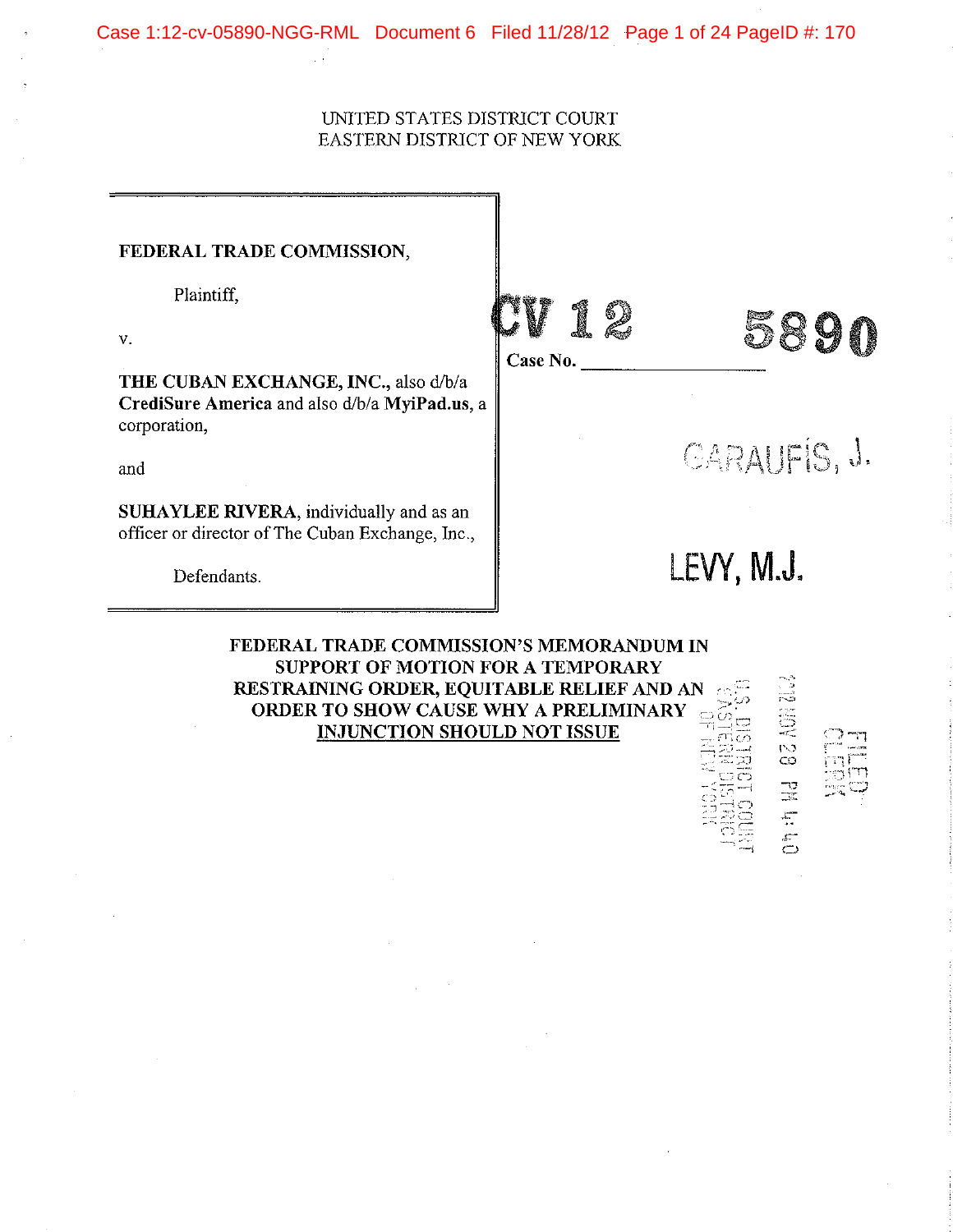# **TABLE OF CONTENTS**

| I.                                                                            |           |                  |                                                                         |      |                                                                                                                              |                                                         |
|-------------------------------------------------------------------------------|-----------|------------------|-------------------------------------------------------------------------|------|------------------------------------------------------------------------------------------------------------------------------|---------------------------------------------------------|
| II.                                                                           |           |                  |                                                                         |      |                                                                                                                              |                                                         |
|                                                                               | A.        |                  |                                                                         |      |                                                                                                                              |                                                         |
|                                                                               |           | 1.               |                                                                         |      |                                                                                                                              |                                                         |
|                                                                               |           | 2.               |                                                                         |      |                                                                                                                              |                                                         |
|                                                                               | <b>B.</b> |                  |                                                                         |      |                                                                                                                              |                                                         |
|                                                                               |           | 1.               | Defendants use illegal robocalls to initiate contact with consumers.  3 |      |                                                                                                                              |                                                         |
|                                                                               |           | 2.               |                                                                         |      |                                                                                                                              |                                                         |
|                                                                               |           | 3.               |                                                                         |      |                                                                                                                              |                                                         |
|                                                                               |           | $\overline{4}$ . |                                                                         |      |                                                                                                                              |                                                         |
| A TEMPORARY RESTRAINING ORDER SHOULD ISSUE AGAINST THE<br>Ш.                  |           |                  |                                                                         |      |                                                                                                                              |                                                         |
|                                                                               | А.        |                  |                                                                         |      |                                                                                                                              |                                                         |
|                                                                               | B.        |                  |                                                                         |      | The evidence justifies entry of a Temporary Restraining Order and a Preliminary                                              |                                                         |
|                                                                               |           | 1.               |                                                                         |      |                                                                                                                              |                                                         |
|                                                                               |           |                  | a.                                                                      |      | The FTC has Demonstrated a Likelihood of Success on the Merits                                                               |                                                         |
|                                                                               |           |                  | b.                                                                      |      | The FTC has demonstrated a likelihood of success on the merits<br>that Defendants violated the Telemarketing Sales Rule.  11 |                                                         |
|                                                                               |           |                  |                                                                         | i.   | Defendants misrepresented their affiliation with the FTC.11                                                                  |                                                         |
|                                                                               |           |                  |                                                                         | ii.  | Defendants made false or misleading statements to induce                                                                     |                                                         |
|                                                                               |           |                  |                                                                         |      | iii.                                                                                                                         | Defendants called numbers listed on the National Do Not |
|                                                                               |           |                  |                                                                         | iv.  | Defendants failed to transmit accurate Caller ID                                                                             |                                                         |
|                                                                               |           |                  |                                                                         | V.   | Defendants made calls that played a prerecorded message.                                                                     |                                                         |
|                                                                               |           |                  |                                                                         | vi.  | Defendants failed to make the required oral disclosures. 13                                                                  |                                                         |
|                                                                               |           |                  |                                                                         | vii. | Defendants failed to pay the required fees to access the                                                                     |                                                         |
|                                                                               |           | 2.               |                                                                         |      | The balance of equities mandates preliminary injunctive relief 14                                                            |                                                         |
| Suhaylee Rivera is liable for CrediSure's illegal business practices 15<br>C. |           |                  |                                                                         |      |                                                                                                                              |                                                         |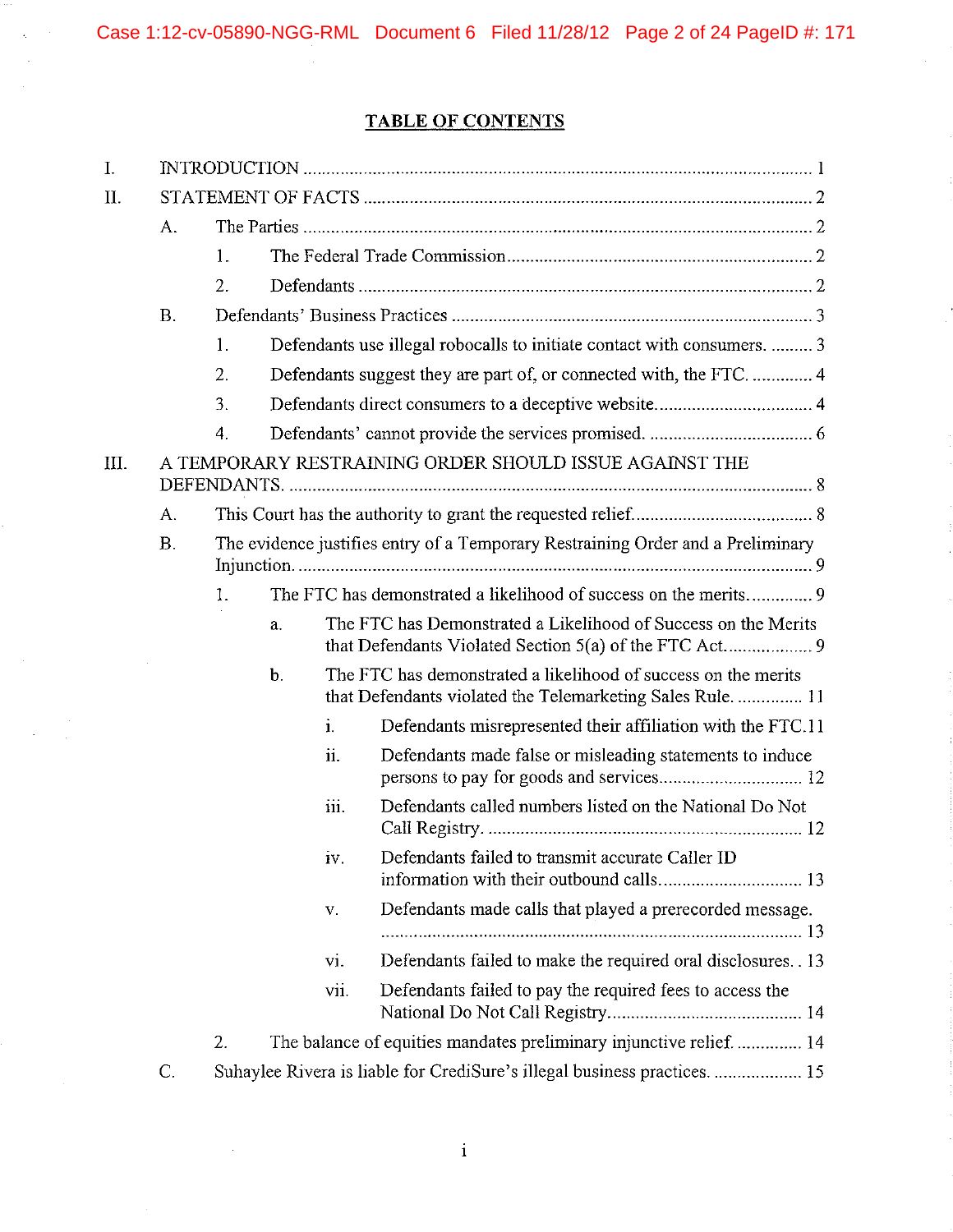|     | D. |         | The scope of the proposed Temporary Restraining Order is appropriate in light of |  |
|-----|----|---------|----------------------------------------------------------------------------------|--|
|     |    | 1.      |                                                                                  |  |
|     |    | $2_{-}$ |                                                                                  |  |
|     |    | 3.      | The Court should order the preservation and production of Defendants'            |  |
| IV. |    |         |                                                                                  |  |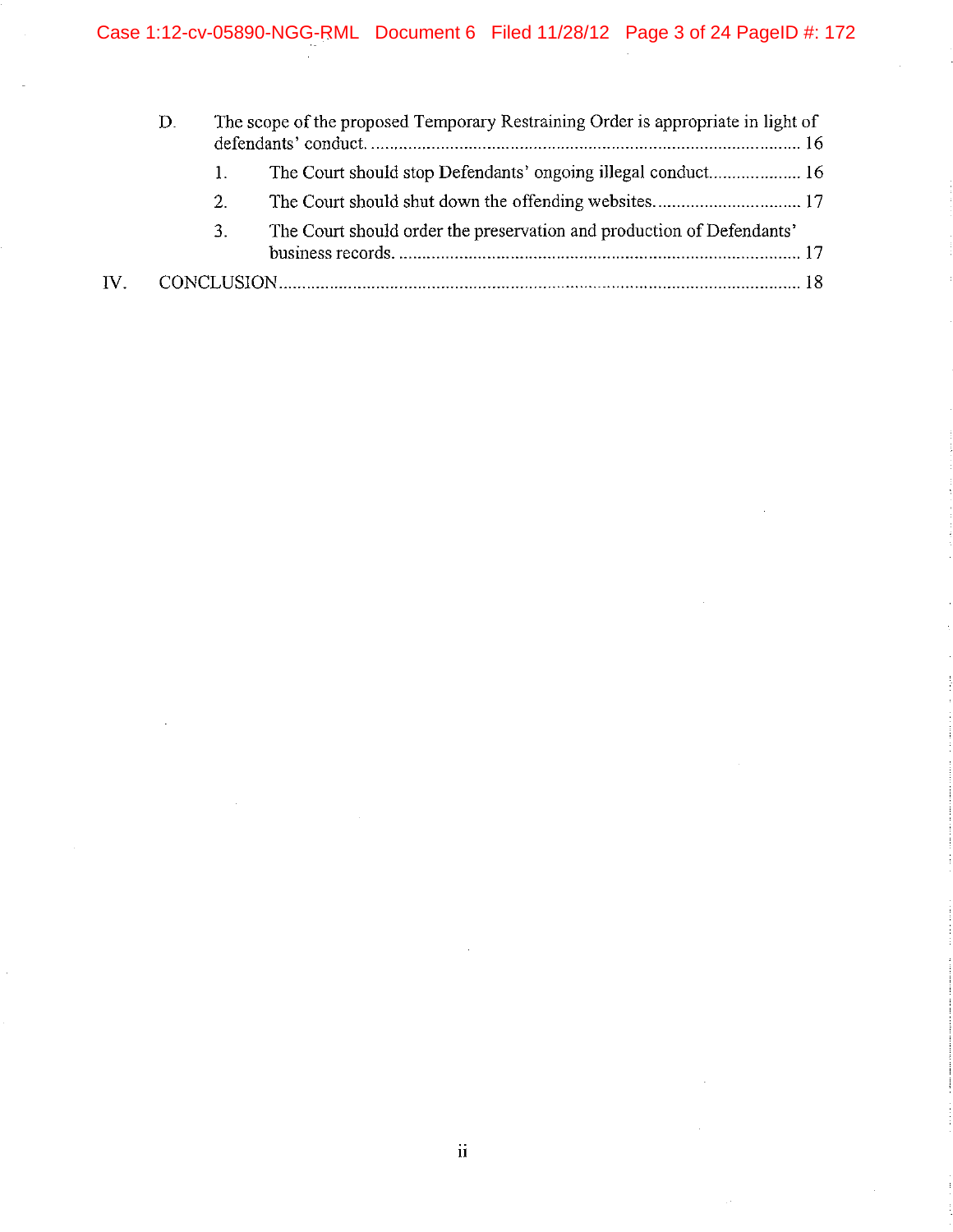Case 1:12-cv-05890-NGG-RML Document 6 Filed 11/28/12 Page 4 of 24 PageID #: 173

# **TABLE OF AUTHORITIES**

# *Cases*

| FTC v. 9107-4021 Quebec, Inc., No. 1:08-cv-1051 (N.D. Ohio April 25, 2008)  20          |  |
|-----------------------------------------------------------------------------------------|--|
|                                                                                         |  |
| FTC v. Bronson Partners, LLC, 564 F. Supp. 2d 119, 135 (D. Conn. 2008) 11               |  |
|                                                                                         |  |
|                                                                                         |  |
|                                                                                         |  |
| FTC v. Finmaestros, LLC et al., No. 12-cv-7195 (S.D.N.Y. Sept. 25, 2012)  19            |  |
|                                                                                         |  |
| FTC v. Lakshmi Infosoul Services Pvt. Ltd., No. 12-cv-7191 (S.D.N.Y. Sept. 25, 2012) 19 |  |
|                                                                                         |  |
| FTC v. Medical Billers Network, Inc., No. 05-2014 (S.D.N.Y. Feb. 18, 2005)  9, 20       |  |
|                                                                                         |  |
|                                                                                         |  |
| FTC v. PCCare247 Inc. et al., No. 12-cv-7189 (S.D.N.Y. Sept. 25, 2012)  19              |  |
|                                                                                         |  |
| FTC v. Premier Nationwide Corporation, No. CIV120009 (D. Ariz. Jan. 4, 2012)  20        |  |
|                                                                                         |  |
|                                                                                         |  |
|                                                                                         |  |
| FTC v. World Travel Vacation Brokers, Inc., 861 F.2d 1020, 1029 (7th Cir. 1988) 16      |  |
|                                                                                         |  |
| FTC v. Zeal IT Solutions Pvt. Ltd., No. 12-cv-7188 (S.D.N.Y. Sept. 25, 2012)  19        |  |
|                                                                                         |  |
| SEC v. Management Dynamics, Inc., 515 F. 2d 801, 808-809 (2d Cir. 1975)  10             |  |
|                                                                                         |  |
| United States v. Diapulse Corp. of Am., 457 F.2d 25, 29 (2d Cir. 1972)  16              |  |
| United States v. Sun & Sand Imps., Ltd., 725 F.2d 184, 188 (2d Cir. 1984)  10           |  |
|                                                                                         |  |

# *Statutes*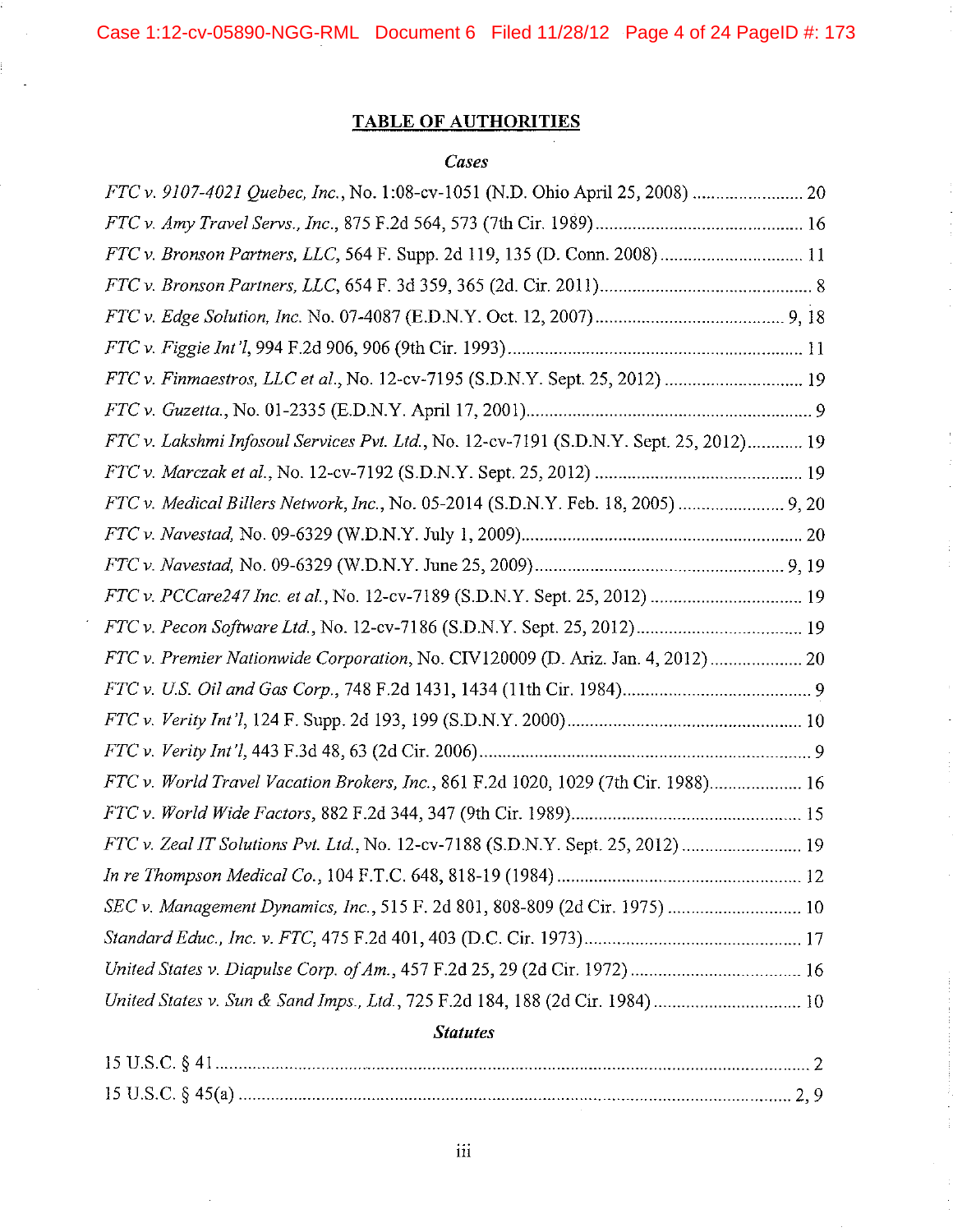| Rules |  |  |
|-------|--|--|
|       |  |  |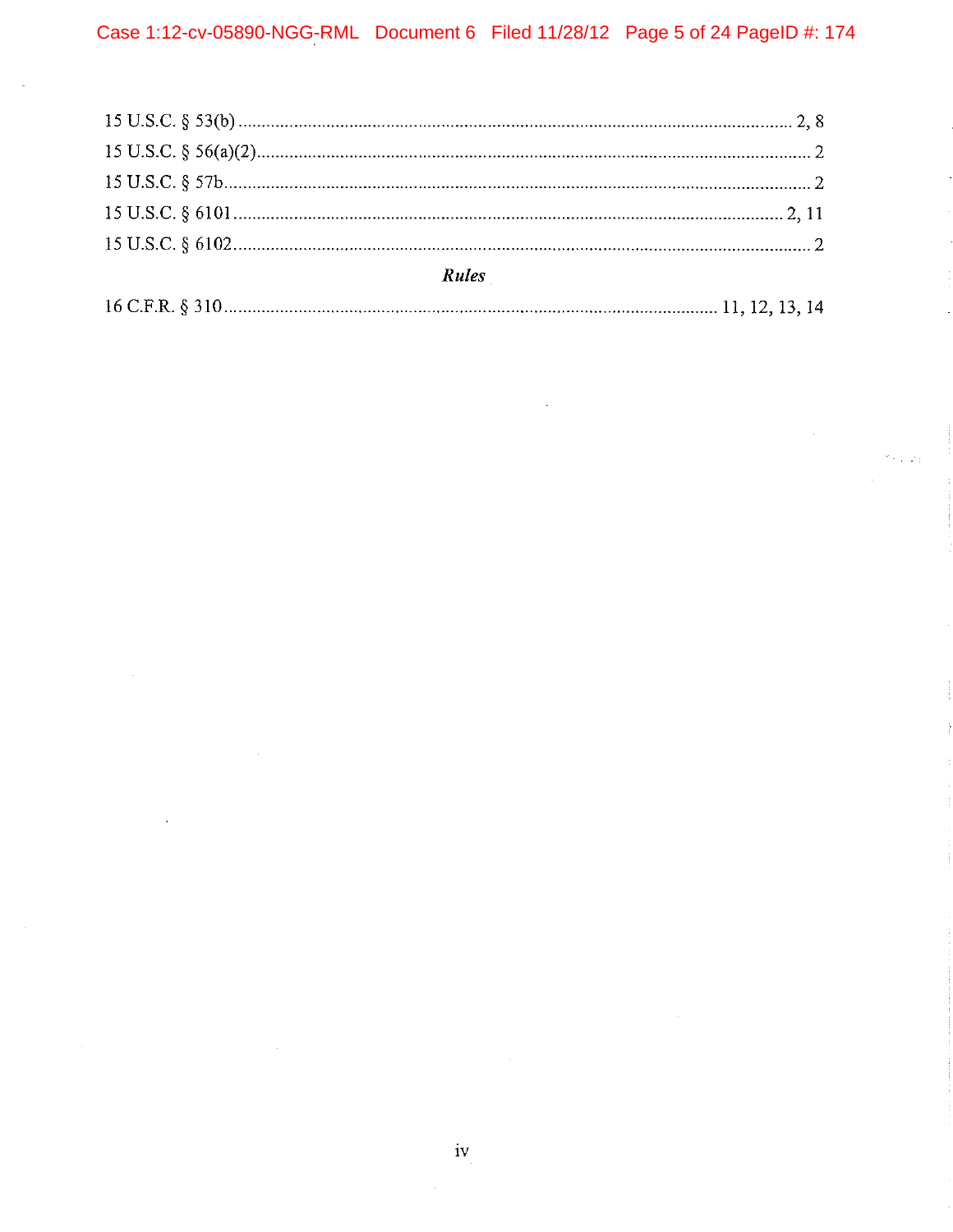## **I. INTRODUCTION**

The Federal Trade Commission ("FTC") respectfully requests that the Court stop a telemarketing and internet scam that uses illegal pre-recorded robocalls designed to appear as if the calls come from the FTC. Defendants illegally spoof the FTC's toll-free telephone number and use the website "ftcrefund.com" to solicit consumers' bank account information. Defendants seek this information by falsely representing, explicitly and implicitly, a connection between Defendants and the FTC and by making numerous false statements about Defendants' ability to obtain consumer redress from the FTC.

The scheme is simple. Defendants prey on the fact that the FTC provides thousands of refund checks (commonly referred to as "consumer redress") after it successfully concludes litigation against companies accused of engaging in fraudulent and deceptive businesses practices.<sup>1</sup> Defendants place illegal prerecorded "robocalls" to consumers, which inform them of a supposed FTC "seizure ID number," and tell the consumers to visit the website www.ftcrefund.com, leading consumers to believe that the FTC is calling them to inform them that they are due a refund from the FTC.

The ftcrefund.com website (like its identical twin, credisure.net) is replete with misspellings and includes numerous false and misleading statements promising that Defendants can obtain refunds allegedly due consumers from the FTC in "5 to 7 business days instead of the usual 8 to 10 weeks." The websites require consumers to enter personal information, including bank account numbers, in order to process the fictitious refunds. Defendants claim to have assisted 13,000 clients in receiving FTC refunds.

<sup>1</sup>*See, e.g.,* http://www.ftc.gov/bcp/cases/redress.shtml.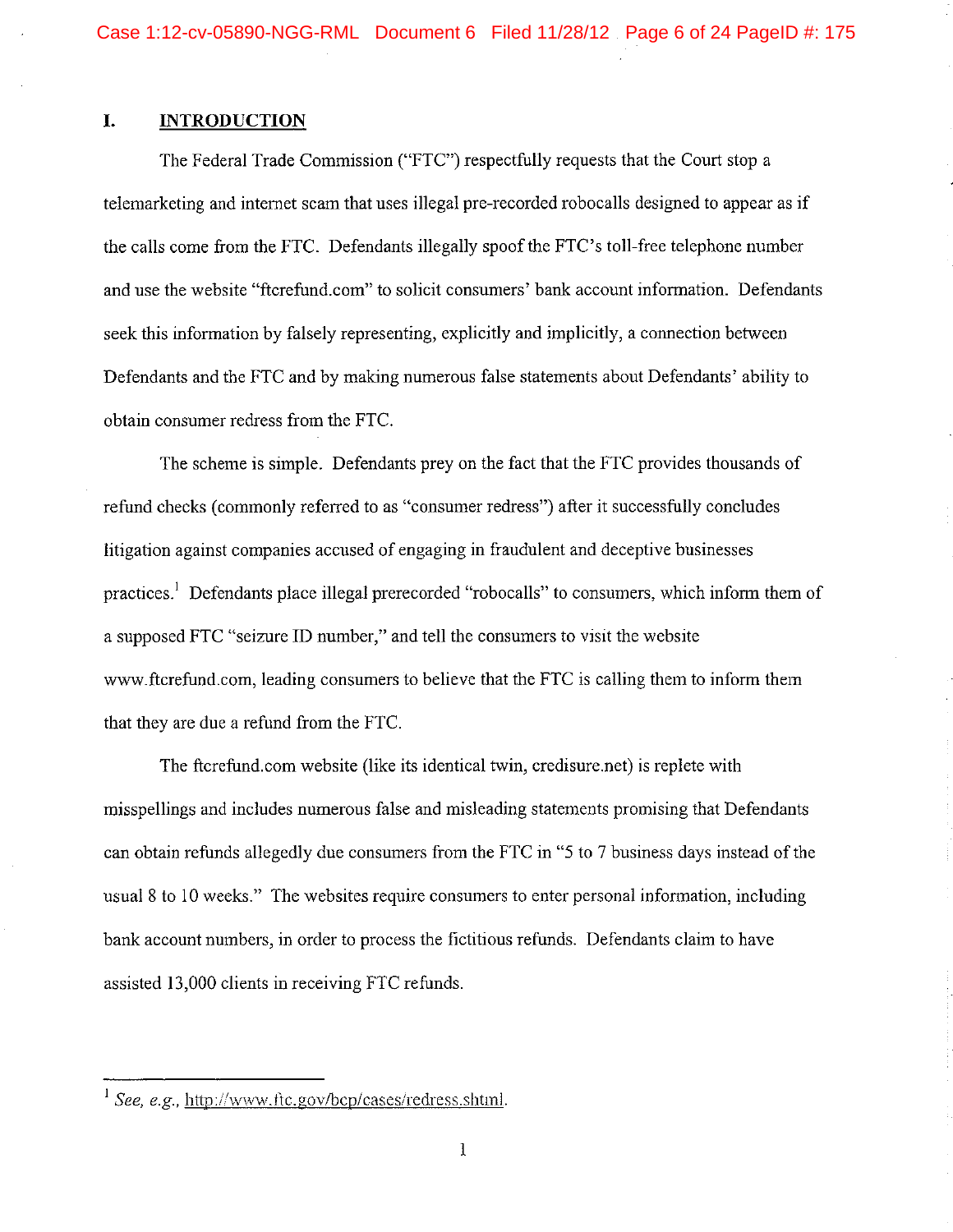In truth, Defendants have no connection whatsoever with the FTC, and have no way of knowing the identity of consumers due refunds from the FTC. The FTC sends refunds directly to consumers through paper checks. Defendants have never worked with the FTC to process consumer redress payments.

In short, Defendants' claims are false. Defendants tell consumers they are due a refund from the FTC and that Defendants can expedite payment of the refund all in a ruse to obtain consumers' personal information and bank account numbers.

#### **II. STATEMENT OF FACTS**

#### **A. The Parties**

### *I. The Federal Trade Commission*

The FTC is an independent agency of the United States government created by statute. 15 U.S.C. § 41 *et seq.* The FTC enforces Section 5(a) of the FTC Act, 15 U.S.C. § 45(a), which prohibits unfair or deceptive acts or practices in or affecting commerce. The FTC also enforces the Telemarketing Act, 15 U.S.C. § 6101 *et seq.,* and the Telemarketing Sales Rule ("TSR"), 16 C.F.R. Part 310, which prohibits deceptive or abusive telemarketing acts or practices. The FTC is authorized to initiate United States District Court proceedings by its own attorneys, to enjoin violations of the FTC Act and the TSR, and to secure such equitable relief as may be appropriate in each case, including consumer redress.  $15 \text{ U.S.C.}$   $\S$ §  $53(b)$ ,  $56(a)(2)(A)$ ,  $56(a)(2)(B)$ ,  $57b$ , 6102(c), & 6105(b).

### *2. Defendants*

The Cuban Exchange, Inc., doing business as CrediSure America and MyiPad.us ("CrediSure"), is a Colorado corporation with its principal place of business in Brooklyn, New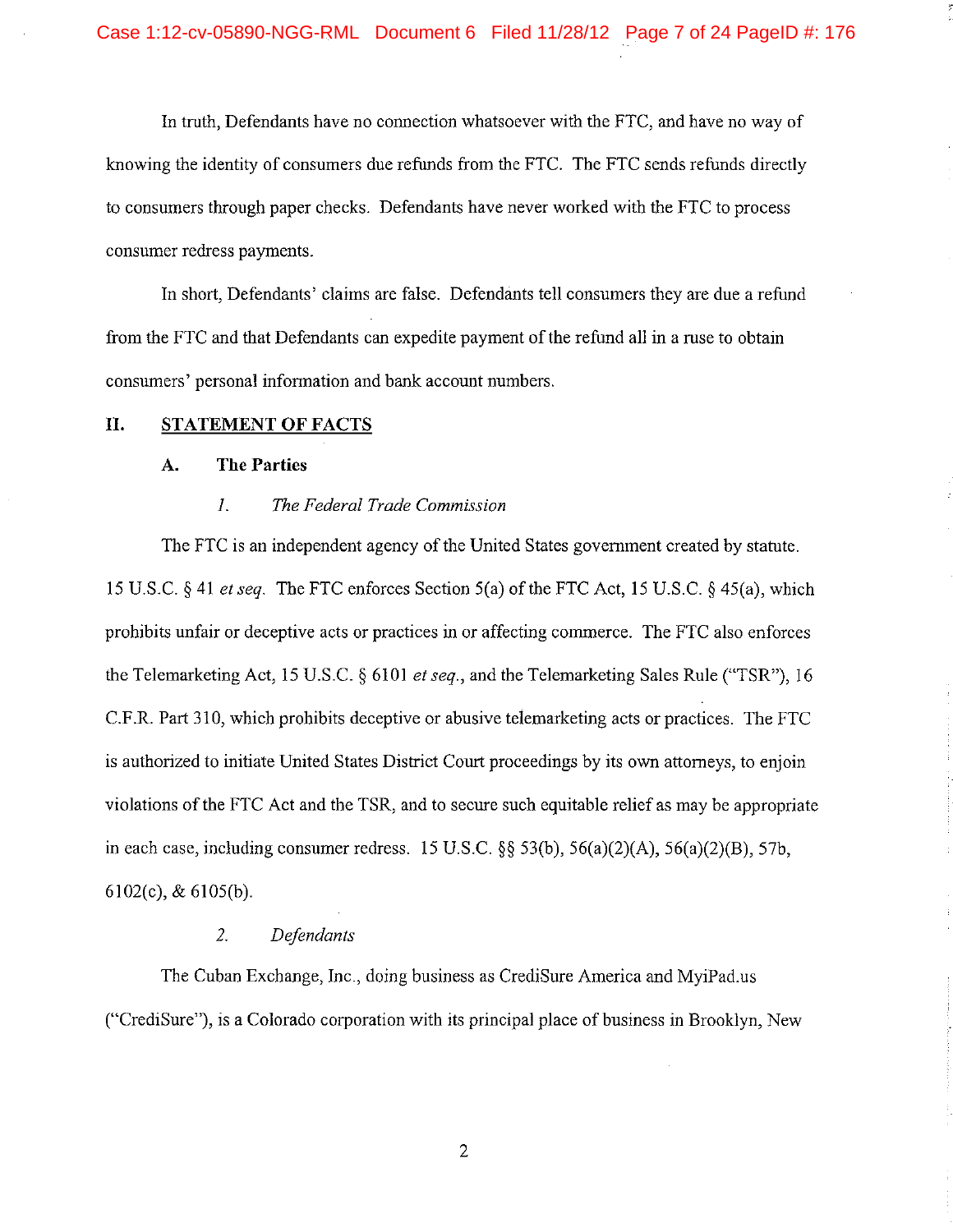York.<sup>2</sup> CrediSure operates the websites ftcrefund.com, credisure.us, credisure.net and MyiPad.us, among others. $3$ 

Defendant Suhaylee Rivera is a resident of Brooklyn, New York.<sup>4</sup> Rivera incorporated CrediSure and registered the websites credisure.us and credisure.net.<sup>5</sup> She also filed two "Statement of Trade Name of a Reporting Entity" on behalf of The Cuban Exchange, Inc., which registered the names "CrediSure America" and "MyiPad.us" to The Cuban Exchange, Inc.<sup>6</sup>

### **B. Defendants' Business Practices**

#### *1. Defendants use illegal robocalls to initiate contact with consumers.*

Defendants are engaged in a telemarketing scheme to sell consumers bogus FTC refund services. As part of this scheme, Defendants, either directly or through their telemarketers, make illegal prerecorded "robocalls" to consumers, many of which are to phone numbers registered on the National Do Not Call Registry.<sup>7</sup> When consumers answer these calls, they hear a prerecorded message that states:

 $3$  Px. 1, Tyndall Dec. **11** 50-53 & Att. M.

 $^{4}$  Px. 1. Tyndall Dec.  $\parallel$  51.

 $^{6}$  Px. 1, Tyndall Dec.  $\blacksquare$  50-53 & Att. M.

<sup>&</sup>lt;sup>2</sup> Px. 1, Tyndall Dec. **1**, 50-53 & Att. M. As the FTC seeks preliminary relief, it is appropriate for the Court to consider hearsay and other evidence that might not be considered in a full trial on the merits. *See Mullins v. City of New York,* 626 F.3d 47, 52 (2d Cir. 2010) ("We ... conclude that hearsay evidence may be considered by a district court in determining whether to grant a preliminary injunction. The admissibility of hearsay under the Federal Rules of Evidence goes to weight, not preclusion, at the preliminary injunction stage. To hold otherwise would be at odds with the summary nature of the remedy and would undermine the ability of courts to provide timely provisional relief.").

 $5$  Px. 1, Tyndall Dec. **11** 31, 37, 50-53 & Att. H, M. As noted previously, the credisure.net website is identical to the ftcrefund.com website.  $Id$ , **1** 36.

<sup>&</sup>lt;sup>7</sup> Px. 1, Tyndall Dec. **11** 3-7; Px. 3, Lee Dec. **11** 2-8; Px. 4, Galagaza Dec. **11** 2-8; Px. 5, Bond Dec.  $\mathbb{I}$  2-8. Defendants also have never paid the annual fee to access telephone numbers listed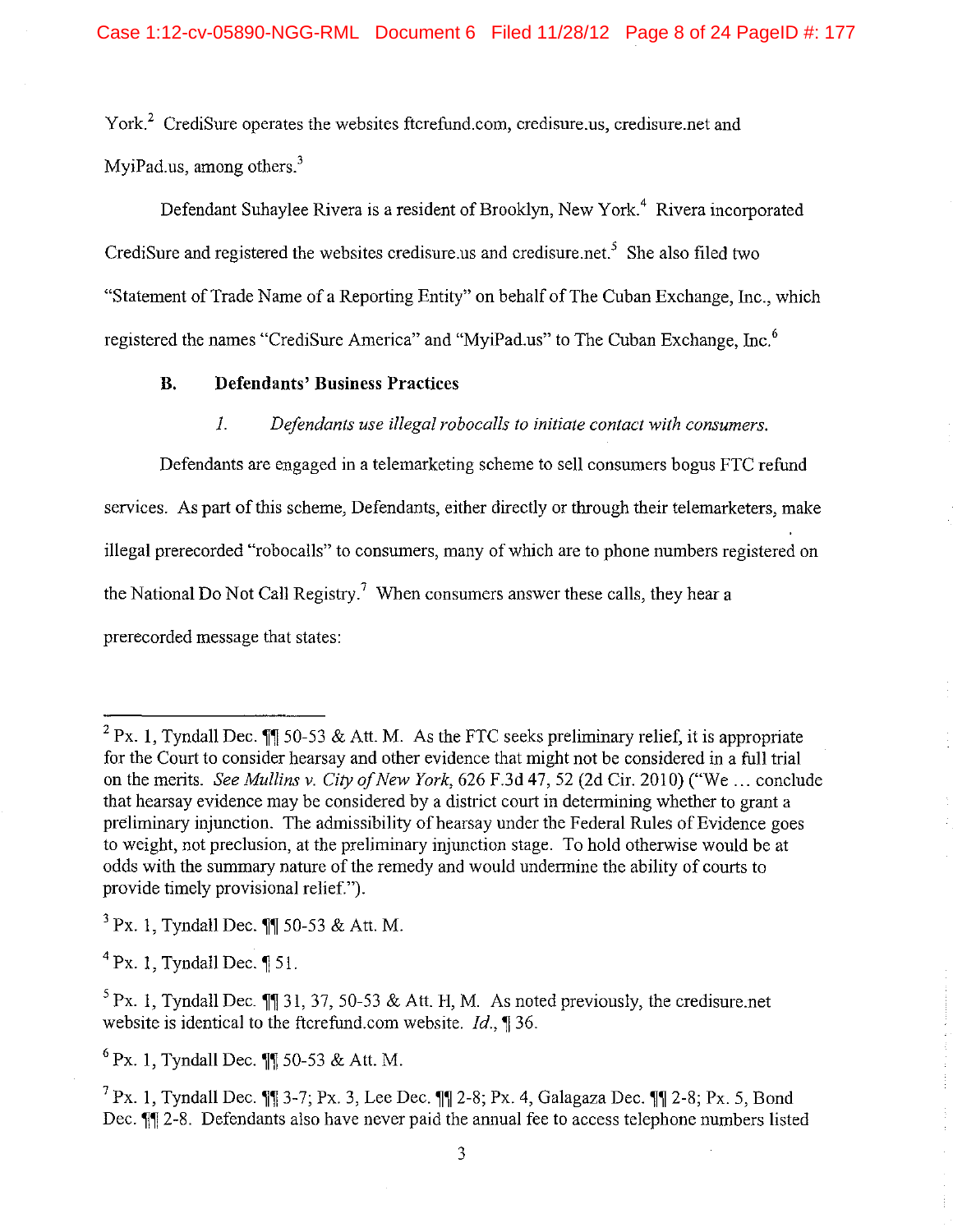Please visit www.ftcrefund.com, www.ftcrefund.com. Your seizure ID number is 123223, again your seizure ID number is 123223. Visit right now www.ftcrefund.com. Your seizure ID number is 123223. Thank you and have a nice day. $8$ 

The messages provide the same "seizure ID number" to all consumers. $9$ 

*2. Defendants suggest they are part of, or connected with, the FTC* 

The website Defendants use  $-$  ftcrefund.com  $-$  states, explicitly and implicitly, that the FTC is participating in the supposed "refund" process. Defendants compound the deception by using the FTC's toll-free consumer response phone number- 877-382-4357 (often published to the public as 877-FTC-HELP) – as the Caller ID number transmitted with the robocalls  $^{10}$  A reasonable consumer could conclude that the FTC, or someone on its behalf, is calling to alert them to refunds or redress due the consumer.<sup>11</sup>

*3. Defendants direct consumers to a deceptive website.* 

When consumers visit the website ftcrefund.com (or its identical twin, credisure.net).

they are told that: <sup>12</sup>

on the National Do Not Call Registry, in violation of the TSR, 16 C.F.R. § 310.8. Px. I, Tyndall Dec.  $\P\P$  54-57.

 $8 \text{ Px}$ . 1, Tyndall Dec.  $\text{M12-15}$ ; Px. 3, Lee Dec.  $\text{M}6$ ; Px. 4, Galagaza Dec.  $\text{M}6$ ; Px. 5, Bond Dec.  $\text{M}$ 6.

 $9^9$  Px. 1, Tyndall Dec.  $\blacksquare$  12-15; Px. 3, Lee Dec.  $\blacksquare$  6; Px. 4, Galagaza Dec.  $\blacksquare$  6; Px. 5, Bond Dec.  $\blacksquare$ 6.

 $10~\text{Px}$ . 1. Tyndall Dec.  $\P\P$  7-8.

 $11$  Defendants' websites also link to numerous FTC press releases concerning FTC consumer protection enforcement actions and consumer redress. Px. 1. Tyndall Dec., Att. B at 1-6, G at 1. 3-7.

 $12$  After the FTC discovered the deceptive ftcrefund.com website on November 16, 2012, the FTC issued a press release warning of the deceptive website  $(f_{c.90\sqrt{opa/2012}}/11$ /robocalls2.shtm) and issued a bulletin at the top of the Commission's official consumer redress page (ftc.gov/bcp/cases/redress.shtml). Sometime on the weekend of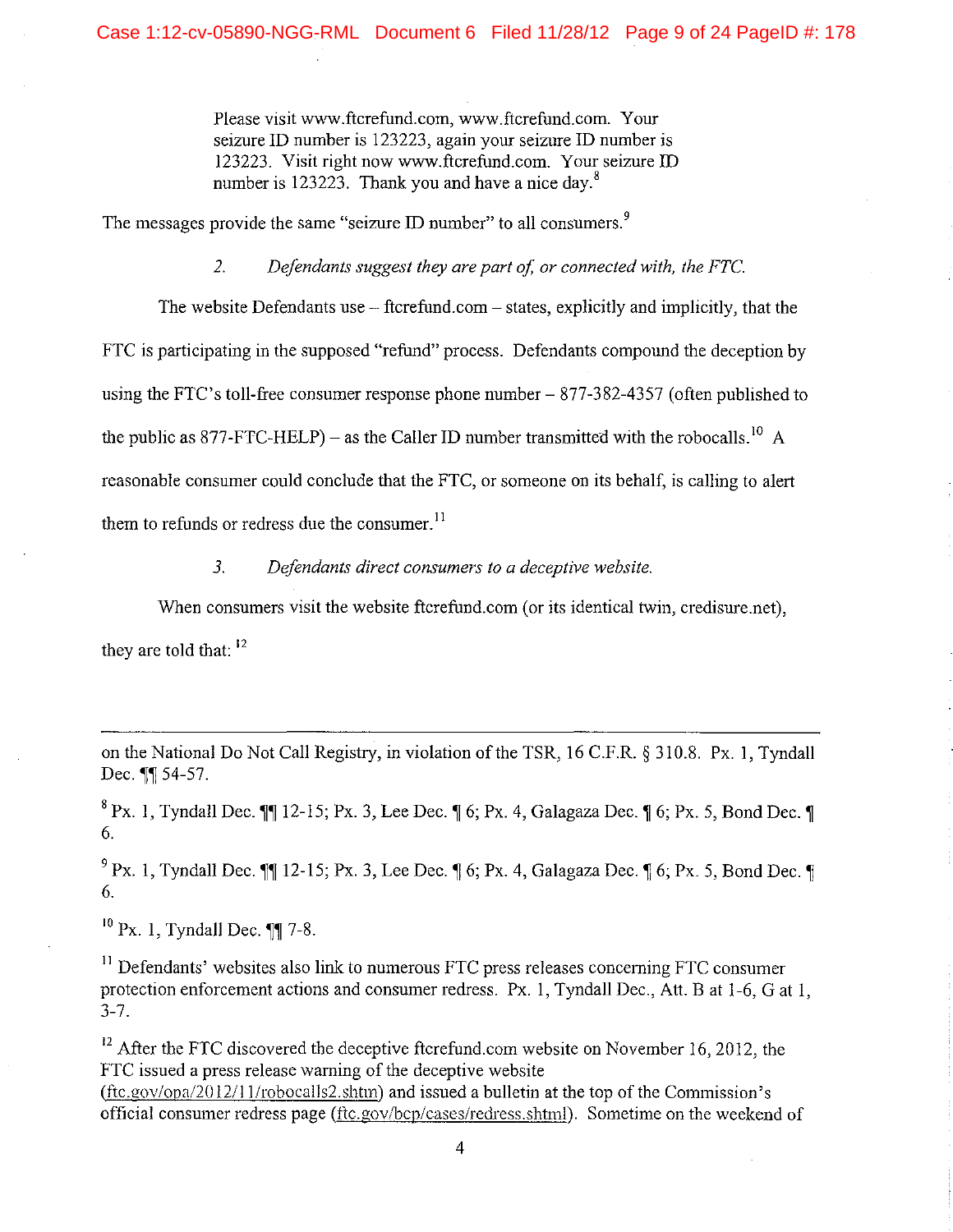CrediSure America is a firm specialized [sic] in corporate FTC seizures collections. But don't worry, we work for you. Yes we work for you! CrediSure America specializes in private fmancial forensic and investigation. Our main targets are large telemarketing and infomercial firms who get shutdown by the FTC for misrepresenting or simply defrauding customers like your self [sic]. CrediSure has the proper knowledge and open doors [sic] to expedite refunds you may not even know were owed to you. CrediSure works as a tireless collector and fiercely fights for its clients [sic] refunds to be paid first.<sup>13</sup>

Defendants inform consumers they will receive a refund from the FTC in five to seven

days, instructing consumers: "To get your refund: I. Enter your Siezure [sic] ID (top left.). 2.

Enter your depository information. 3. Wait 5 to 7 busienss [sic] days."<sup>14</sup> The website promises

that "Your refund will be processed within 5 to 7 business days instead of the usual 8 to 10

weeks."<sup>15</sup> Defendants claim they charge a 5.55% fee for this service, stating: "For only 5.55%

we take care of your refund and process it in less then [sic] 7 business days as opposed to the

standard 8 to 10 weeks."<sup>16</sup> Defendants claim that "Over 13000 clients have received refunds

through CrediSure America."<sup>17</sup>

When consumers enter the 123223 "seizure ID number" into the seizure ID box on the

website, they are directed to a page on the website that states:

SEIZURE ID: 123223 REFUND CASE: American Consumer Group, Inc. NATURE OF REFUND: FTC Seizure- Expedited (5 to 7 business days)

 $13$  Px. 1, Tyndall Dec., Att. B at 1, G at 3.

 $14$  Px. 1, Tyndall Dec., Att. B at 1, G at 3.

 $15$  Px. 1, Tyndall Dec., Att. B at 4, G at 5.

 $16$  Px. 1, Tyndall Dec., Att. B at 1, G at 3.

 $17$  Px. 1, Tyndall Dec., Att. B at 3, G at 4.

November 17-18, 2012, the website was taken off-line. The website credisure.net – a mirror image of ftcrefund.com – remains active and online. *See* Px. 1, Tyndall Dec.  $\P$  35-37.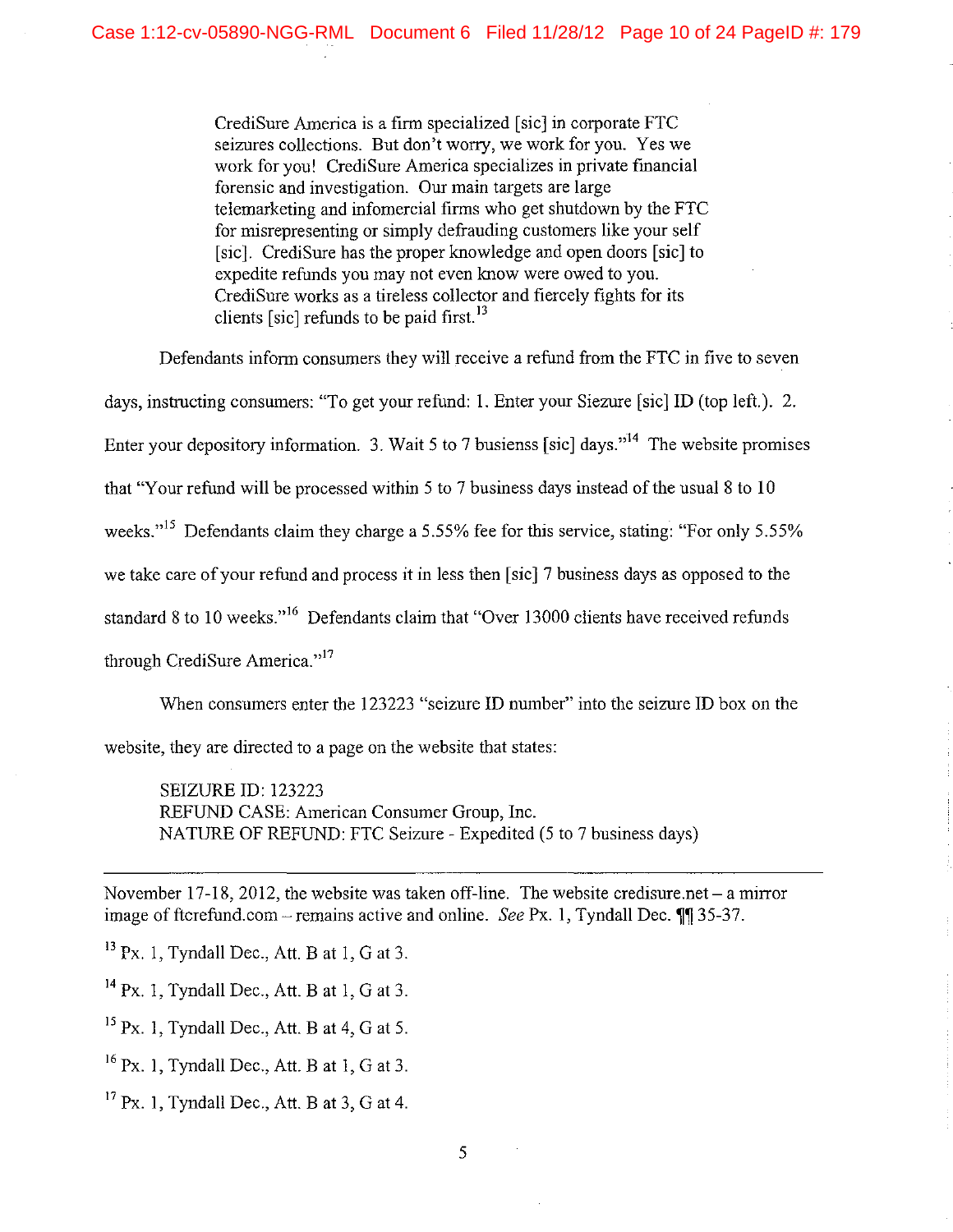## AMOUNT TO BE REFUNDED: \$399.99 FEE FOR REFUND: \$22.19 TOTAL REFUND AMOUNT: \$377.80<sup>18</sup>

All consumer victims of the scheme receive the same "seizure ID number."<sup>19</sup> Regardless of what "seizure ID number" consumers enter on the website, they are shown the same refund information, including the same supposed refund amount  $- $399.99$  – and the same supposed refund case – American Consumer Group, Inc. $^{20}$ 

After entering any number in the "seizure ID" box, the website infonns consumers that, to process the supposed refund, consumers must provide their address, phone number, bank name (including the name listed on the account), account number, ABA/Routing number, and a check number. $21$ 

## *4. Defendants' cannot provide the services promised.*

Defendants' claims are patently false:

- The FTC does not work or contract with Defendants.<sup>22</sup>
- All refunds from the FTC are provided directly to consumers through one of four different "prime vendors." Those vendors never charge consumers for their services; they are paid directly by the  $FTC<sup>23</sup>$
- The Defendants are not one of those vendors.<sup>24</sup>

 $^{20}$  Px. 1, Tyndall Dec.  $\P\P$  17-18, 21-22.

 $18 \text{ Px}$ . 1, Tyndall Dec. ¶¶ 7-14, 16-22.

<sup>&</sup>lt;sup>19</sup> Px. 1, Tyndall Dec.  $\P$ [12-15; Px. 3, Lee Dec.  $\P$  6; Px. 4, Galagaza Dec.  $\P$  6; Px. 5, Bond Dec.  $\sqrt{6}$ .

 $21$  Px. 1, Tyndall Dec.  $\parallel$  18, Att. C.

 $22 \text{ Px}$ , 2, Lawson Dec.  $\text{Y}$  5-8, 15.

 $^{23}$  Px. 2, Lawson Dec. ¶ 5.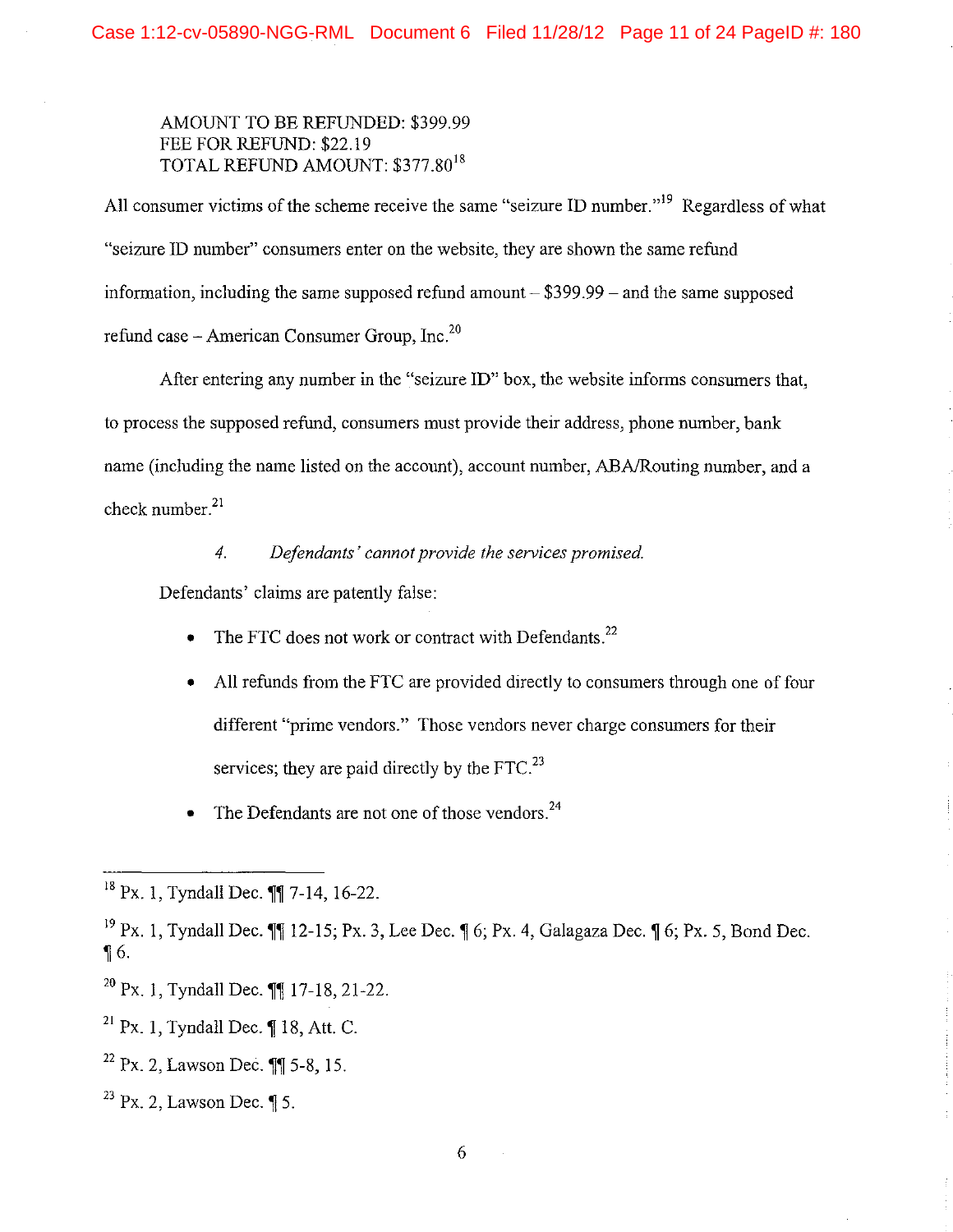- Neither the FTC nor any of its contracted redress vendors ask consumers to provide their bank account information.<sup>25</sup>
- The FTC does not direct deposit refunds; the FTC mails paper checks directly to refund recipients. $26$
- The FTC does not publish the names of consumers due to receive refunds from its consumer protection litigation.<sup>27</sup> Thus, Defendants could not know the names of consumers due refunds or redress from FTC litigation.
- The FTC has never administered a redress program for-a-case invelving "American Consumer Group, Inc."<sup>28</sup>

In short, Defendants' claims are false and deceptive. Defendants cannot expedite consumer redress, nor can they receive or process refunds on behalf of consumers. Defendants simply place illegal robocalls and then attempt to dupe consumers into providing sensitive personal information and bank account numbers.<sup>29</sup>

 $29$  The Defendants provide consumers with a web form for contacting the company; no phone number, email address or physical address is provided. The website states: "We apologies [sic], due to high levels of contact requests, we only allow email contact. Please do not write to ask if you are elijible [sic] for a refund, only those who are contacted are elijible [sic]. Should we need more information from you, one of our experts will enter in (sic) contact with you. Thank you and we appologies [sic] for any invonvenience [sic]." Px. 1, Tyndall Dec.  $\parallel$  16, Att. B at 6. The FTC's experience with fraudulent and deceptive websites indicates that a significant number of spelling errors is an indicia of fraud. Px. 1, Tyndall Dec.  $\P$  58.

 $24$  Px. 2, Lawson Dec.  $\sqrt{5}$ .

 $25$  Px. 2, Lawson Dec.  $\P\P$  11-12.

 $^{26}$  Px. 2, Lawson Dec. 1 13.

 $27$  Px. 2, Lawson Dec.  $\P$  14.

<sup>&</sup>lt;sup>28</sup> Px. 1, Tyndall Dec.  $\sqrt{20}$ ; *see also* Px. 2, Lawson Dec.  $\sqrt{10}$ .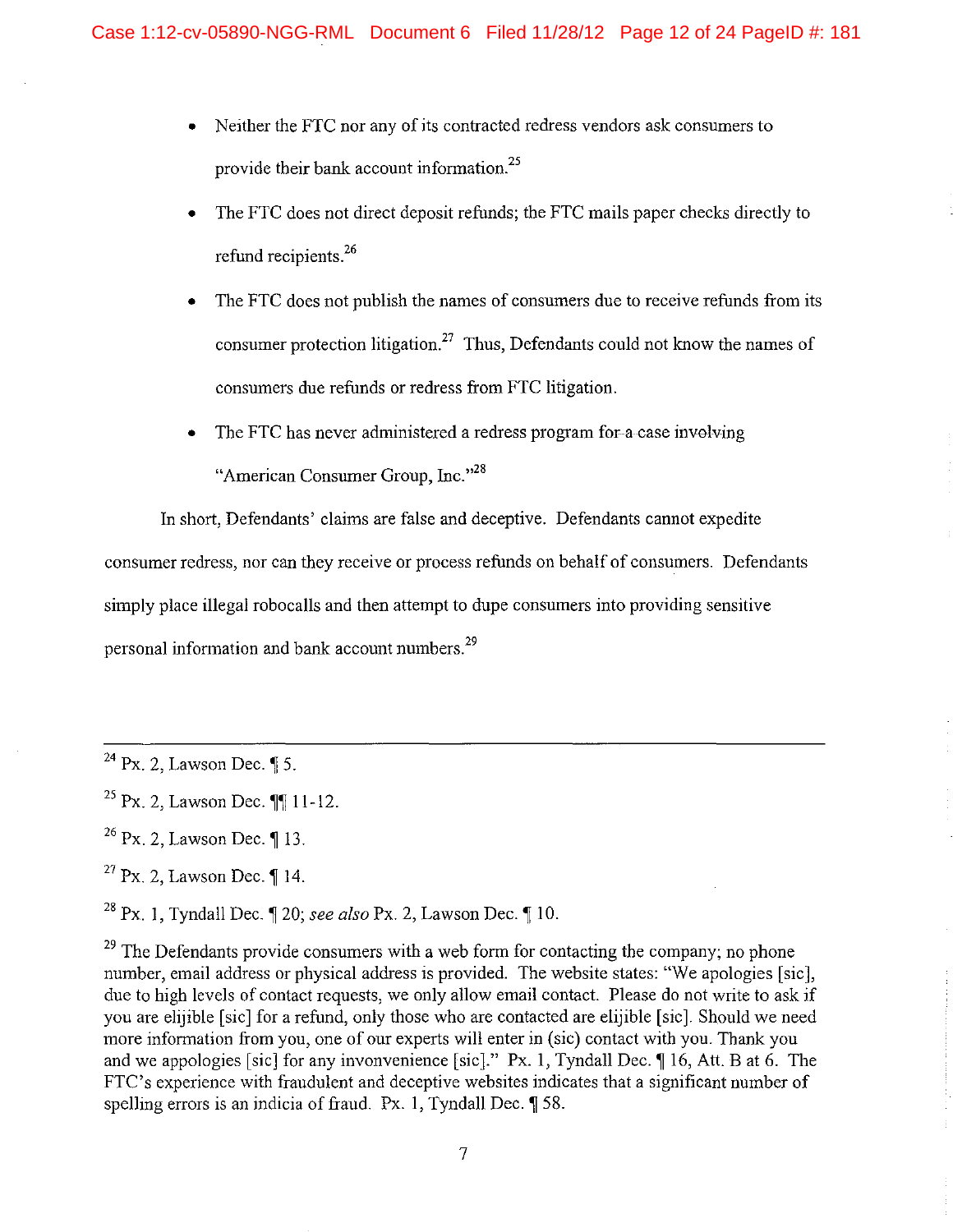## **III. A TEMPORARY RESTRAINING ORDER SHOULD ISSUE AGAINST THE DEFENDANTS.**

The FTC seeks a Temporary Restraining Order ("TRO") to halt Defendants' ongoing violations of the FTC Act and the TSR. The FTC requests that the Court enjoin Defendants from their ongoing violations of the law, shut down the offending websites and allow expedited discovery. As set forth herein, the evidence overwhelmingly supports entry of the proposed TRO.

### **A. This Court has the authority to grant the requested relief.**

Where, as here, the Defendants have violated the FTC Act by engaging in deceptive practices, Section 13(b) of the FTC Act authorizes district courts to grant permanent injunctive relief. *See* 15 U.S.C. §53(b). The authority to grant permanent injunctive relief necessarily "carries with it the full range of equitable remedies," including the authority "to grant ancillary equitable relief." *FTC v. Bronson Partners, LLC,* 654 F. 3d 359, 365 (2d. Cir. 2011). Ancillary equitable relief includes the authority to enter a temporary restraining order and other preliminary relief designed to preserve the possibility of effective final relief. *See FTC v. US.*  Oil *and Gas Cmp.,* 748 F.2d 1431, 1434 (lith Cir. 1984). District courts in the Second Circuit have routinely granted the sort of equitable relief the FTC requests here. *See, e.g., FTC v. Edge Solution, Inc.* No. 07-4087 (E.D.N.Y. Oct. 12, 2007) (granting TRO prohibiting misrepresentations, suspending websites, freezing assets, prohibiting dissemination of customer lists, repatriating foreign assets, granting immediate access, authorizing expedited discovery, requiring financial reports, preserving records, and appointing temporary receiver); *FTC v. Guzetta., No.* 01-2335 (E.D.N.Y. April 17, 2001) (granting *ex parte* TRO prohibiting violations of the FTC Act, freezing assets, requiring financial reporting, preserving financial records, granting immediate access, and authorizing expedited discovery); *accord FTC v. Medical Billers* 

8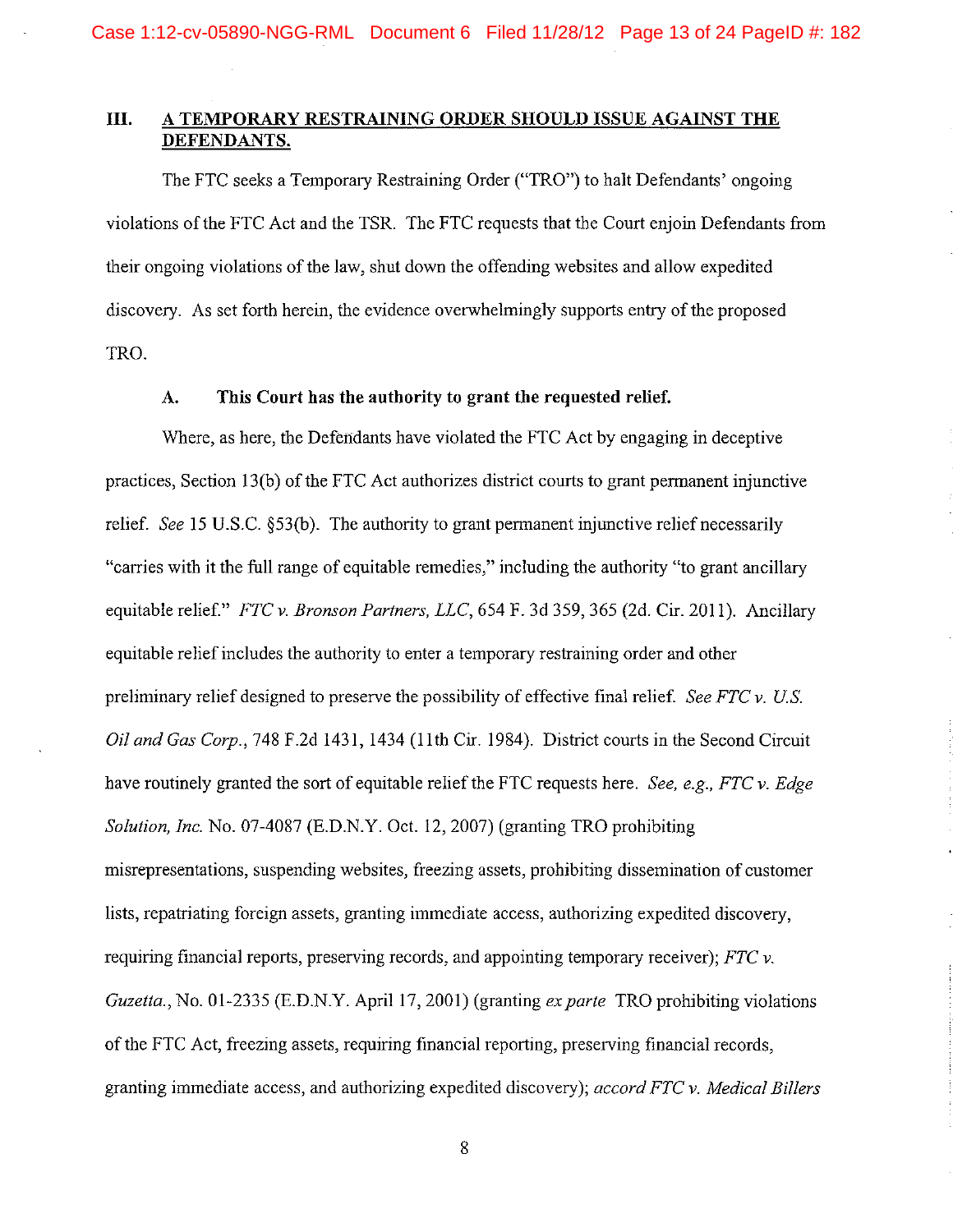*Network, Inc.,* No. 05-2014 (S.D.N.Y. Feb. 18, 2005); *FTC v. Naves tad,* No. 09-6329 (W.D.N.Y. June 25, 2009).

## **B. The evidence justifies entry of a Temporary Restraining Order and a Preliminary Injunction.**

In the Second Circuit, in order to grant preliminary injunctive relief under the FTC Act, the district court must: (1) determine that the FTC has a "fair and tenable chance of ultimate success on the merits" and (2) balance the equities. *FTC v. Verity Int'l,* 124 F. Supp. 2d 193, 199 (S.D.N.Y. 2000) (citing *United States v. Sun* & *Sand Imps., Ltd.,* 725 F.2d 184, 188 (2d Cir. 1984)). When the FTC acts to prevent violations of federal law, it proceeds "not as an ordinary litigant, but as a statutory guardian charged with safeguarding the public interest." *See SEC v. Management Dynamics, Inc.,* 515 F. 2d 801, 808-809 (2d Cir. 1975). For this reason, irreparable harm is presumed in FTC consumer protection cases like this one. *Verity Int 'l,* 124 F. Supp.2d at 199.

### *1. The FTC has demonstrated a likelihood of success on the merits.*

## a. The FTC has Demonstrated a Likelihood of Success on the Merits that Defendants Violated Section 5(a) of the FTC Act.

Section 5 of the FTC Act prohibits "unfair or deceptive acts or practices in or affecting commerce." 15 U.S.C.  $\S$  45(a). In order to show that Defendants violated Section 5(a) of the FTC Act, the FTC must establish: (1) a representation, omission, or practice, (2) that is likely to mislead consumers acting reasonably under the circumstances, and (3) that the representation is material. *FTC v. Verity Jnt'l,* 443 F.3d 48, 63 (2d Cir. 2006). The FTC is not required to show that the Defendants acted "with the intent to deceive; it is enough that the representation or practices were likely to mislead consumers acting reasonably." *Id.* A misrepresentation is material if it "involves information that is important to ... consumer's choice of or conduct regarding a product." *FTC v. Bronson Partners, LLC,* 564 F. Supp. 2d 119, 135 (D. Conn.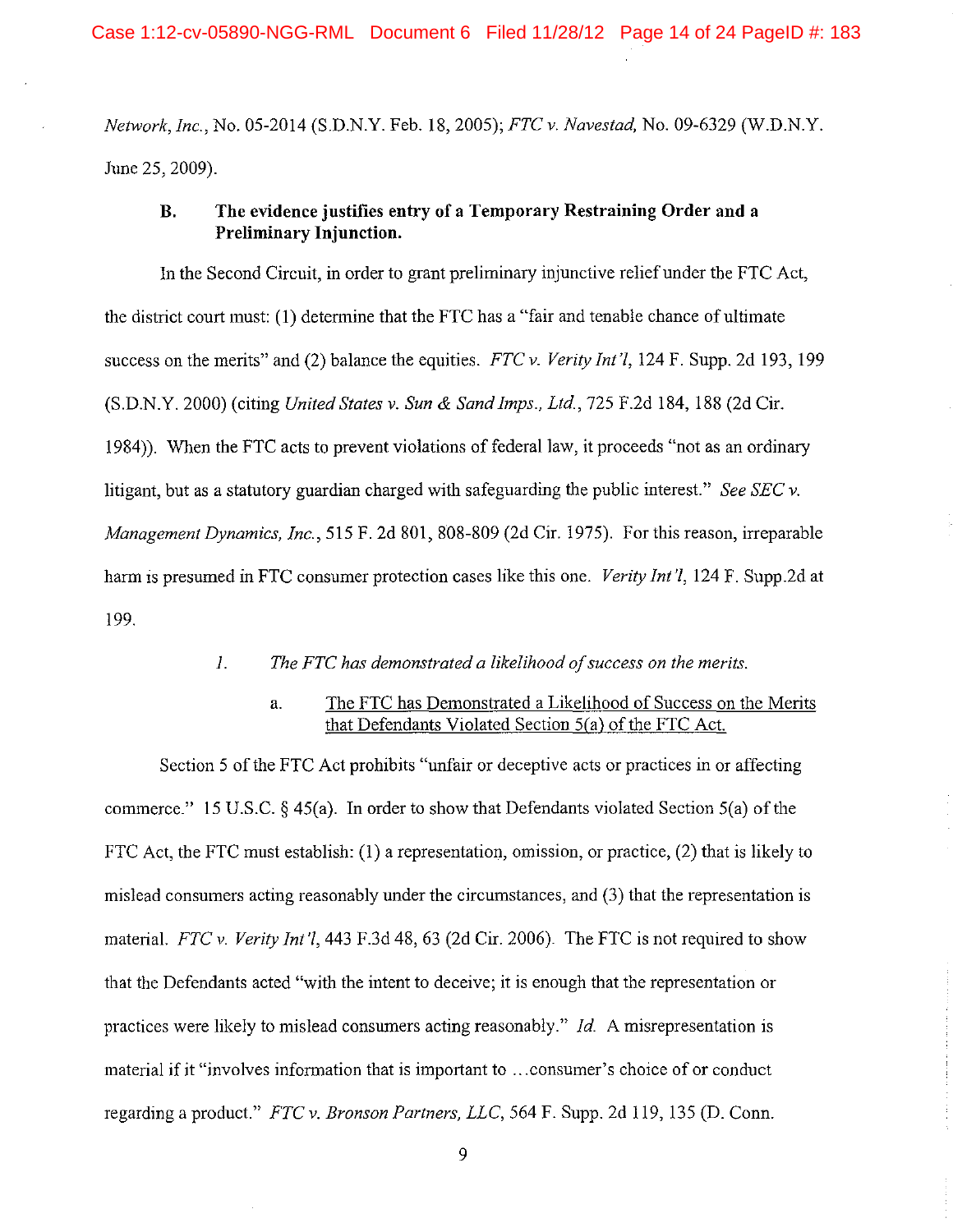2008). Express claims are presumed to be material. *!d.* The FTC is also not required to prove reliance by each consumer misled by the Defendants. *FTC v. Figgie lnt 'l,* 994 F.2d 906, 906 (9th Cir. 1993). Rather, a "presumption of actual reliance arises once the Commission has proved that the defendants made material misrepresentations that were widely disseminated." *!d.* 

As explained above, the Defendants make five principal misrepresentations. First, Defendants claim they are affiliated with or endorsed by the FTC.<sup>30</sup> Second, Defendants claim they can obtain refunds/redress from the FTC on behalf of consumers.<sup>31</sup> Third, Defendants claim they can reduce FTC refund/redress wait times to 5 to 7 business days from 8 to 10 weeks.<sup>32</sup> Fourth, Defendants claim to know that the consumer is entitled to a refund or redress from the  $FTC<sup>33</sup>$  And fifth, Defendants claim to have assisted more than 13,000 clients in receiving refunds from the FTC.<sup>34</sup> As set forth above and in the attached evidence, these representations are false. Moreover, these representations are likely to mislead consumers acting reasonably under the circumstances.

Finally, the Defendants' representations are material. The Defendants' false representations are presumed to be material because they are express claims. *Bronson Partners, LLC,* 564 F. Supp. 2d at 135; *see also In re Thompson Medical Co.,* 104 F.T.C. 648, 818-19 (1984) *aff'd* 791 F.2d 189 (D.C. Cir. 1986). No consumer would purchase Defendants' refund services had the Defendants been candid about the fact that they were not affiliated with the

 $34$  Px. 1, Tyndall Dec., Att. B at 3, G at 4.

 $30$  Px. 1, Tyndall Dec.  $\P$  $3-8$ .

 $31$  Px. 1, Tyndall Dec., Att. B at 1, G at 3.

 $32$  Px. 1, Tyndall Dec., Att. B at 4, G at 5.

 $33$  Px. 1, Tyndall Dec.  $\blacksquare$  12-15, Att. B at 1, G at 3; Px. 3, Lee Dec.  $\blacksquare$  6; Px. 4, Galagaza Dec.  $\blacksquare$  6; Px. 5, Bond Dec.  $\parallel$  6.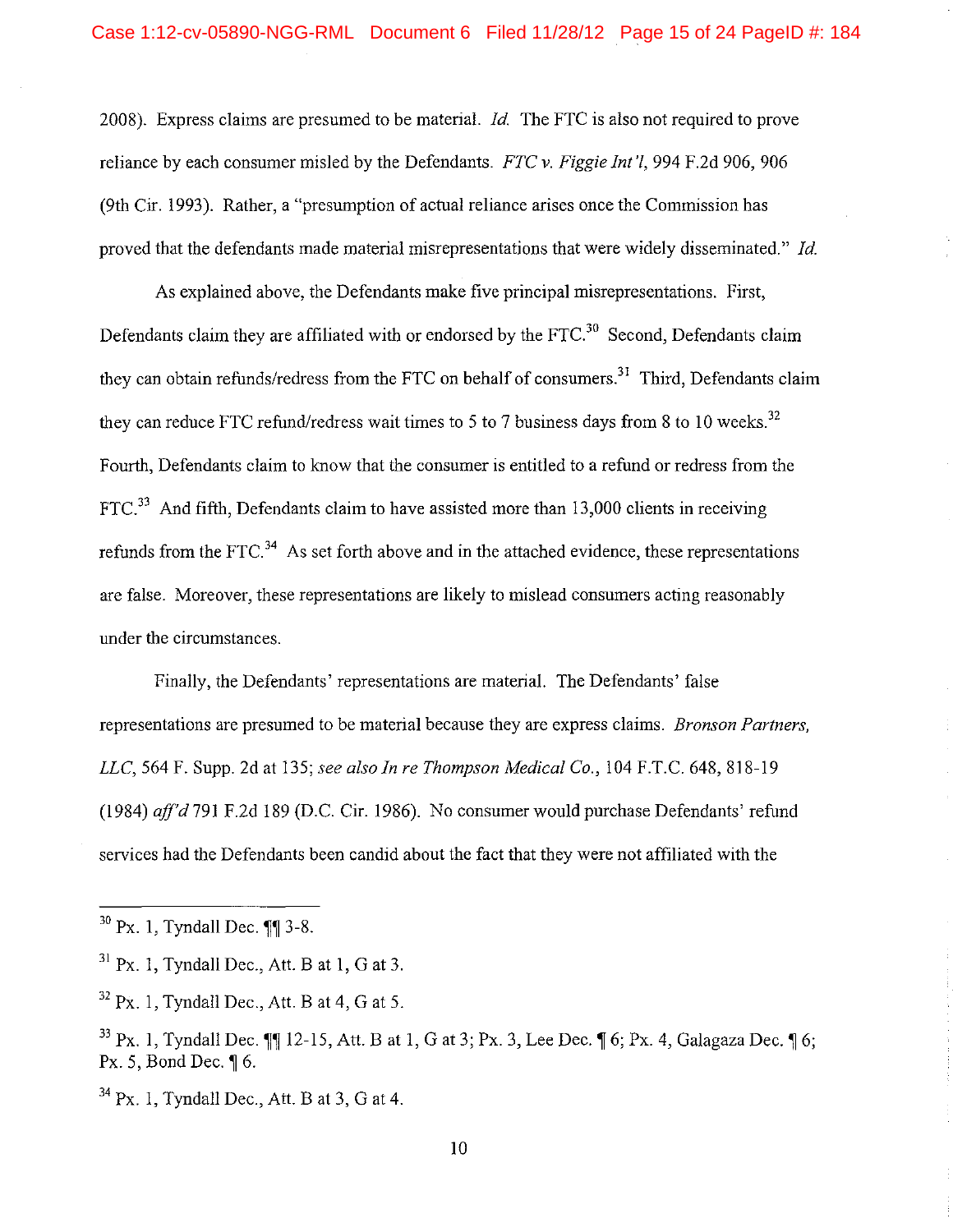FTC, could not reduce FTC redress processing time, have no ability to know the identity of consumers entitled to redress, and had never had any prior substantive interaction with the FTC's Redress Administration Office.

## b. The FTC has demonstrated a likelihood of success on the merits that Defendants violated the Telemarketing Sales Rule.

In 1994, Congress directed the FTC to prescribe rules prohibiting abusive and deceptive telemarketing acts or practices pursuant to the Telemarketing Act. 15 U.S.C. §§ 6101-6108. The FTC then adopted the TSR. 16 C.F.R. § 310. Defendants have violated the TSR by: (1) misrepresenting their affiliation with a government entity; (2) making false or misleading statements to induce consumers to purchase their FTC refund services; (3) calling consumers on the National Do Not Call Registry; (4) failing to transmit accurate Caller ID infonnation; (5) making calls that played a prerecorded message; (6) failing to make required oral disclosures during the call; and (7) failing to pay the required fee to access the National Do Not Call Registry. Each violation is discussed in turn.

1. Defendants misrepresented their affiliation with the FTC. The TSR prohibits sellers and telemarketers from misrepresenting, directly or by implication, a "seller's or telemarketer's affiliation with, or endorsement or sponsorship by, any person or government entity." 16 C.F.R. § 310.3(a)(2)(vii). The Defendants "spoofed" the Caller ID number on their outbound robocalls to match the FTC's toll-free consumer response phone number  $- 877-382-4357$ , frequently published to the public as 877-FTC-HELP.<sup>35</sup> The Defendants also used the website name "ftcrefund.com" in order to sell their bogus FTC refund

 $35$  Px. 1, Tyndall Dec.  $\sqrt{9}$  7-8.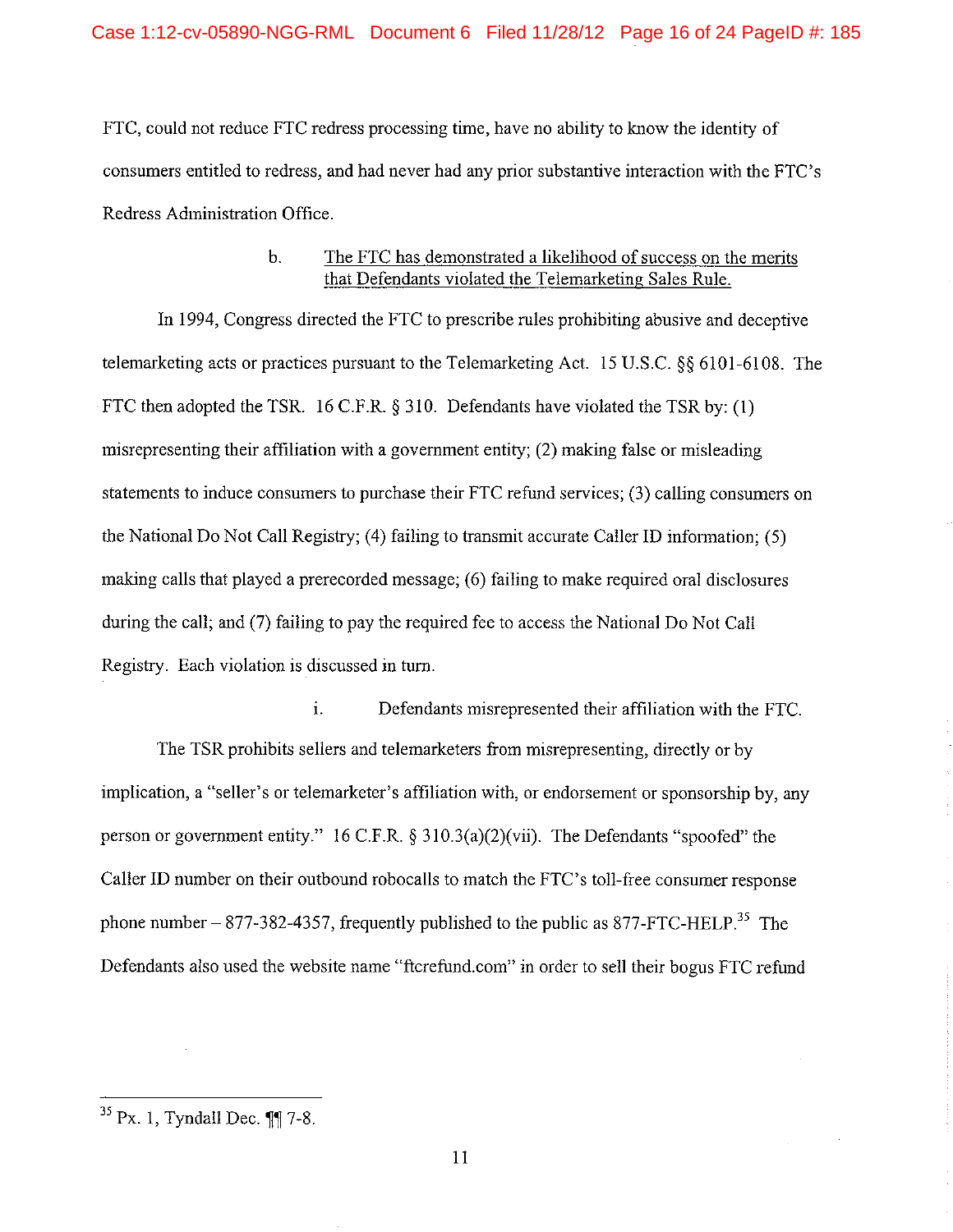service.<sup>36</sup> Accordingly, Defendants have violated the TSR by misrepresenting, directly or by implication, their affiliation with the FTC.

> ii. Defendants made false or misleading statements to induce persons to pay for goods and services.

The TSR prohibits any seller or telemarketer from making a false or misleading statement to induce any person to pay for goods or services or to induce a charitable contribution. 16 C.F.R.  $\S 310.3(a)(4)$ . The Defendants are sellers or telemarketers engaged in telemarketing as defined by the TSR since they arrange for the sale of goods or services, or initiate or cause telemarketers to initiate outbound telephone calls. 16 C.F.R. § 310.2 (aa), (cc), and (dd). As explained above, Defendants claim they can reduce FTC refund wait times to 5 to 7 business days from 8 to 10 weeks. Defendants also claim to know which consumers are entitled to refund or redress from the FTC. Defendants further claim to have assisted more than 13,000 clients in receiving refunds from the FTC. And Defendants claim they can obtain refunds/redress from the FTC on behalf of consumers. Defendants made these false claims to induce consumers to purchase FTC refund services. Therefore, Defendants violated the TSR by making false claims to induce the purchase of goods or services.

> iii. Defendants called numbers listed on the National Do Not Call Registry.

The TSR prohibits sellers and telemarketers from initiating outbound telephone calls to numbers on the National Do Not Call Registry. 16 C.F.R. § 310.4(b)(1)(iii)(B). The Defendants placed outbound telemarketing calls to numbers listed on the National Do Not Call Registry.<sup>37</sup>

 $36$  Px. 1, Tyndall Dec.  $\P\P$  16, 27-37.

 $37 \text{ Px}$ . 3, Lee Dec.  $\text{MP } 2-8$ ; Px. 4, Galagaza Dec.  $\text{MP } 2-8$ ; Px. 5, Bond Dec.  $\text{MP } 2-8$ .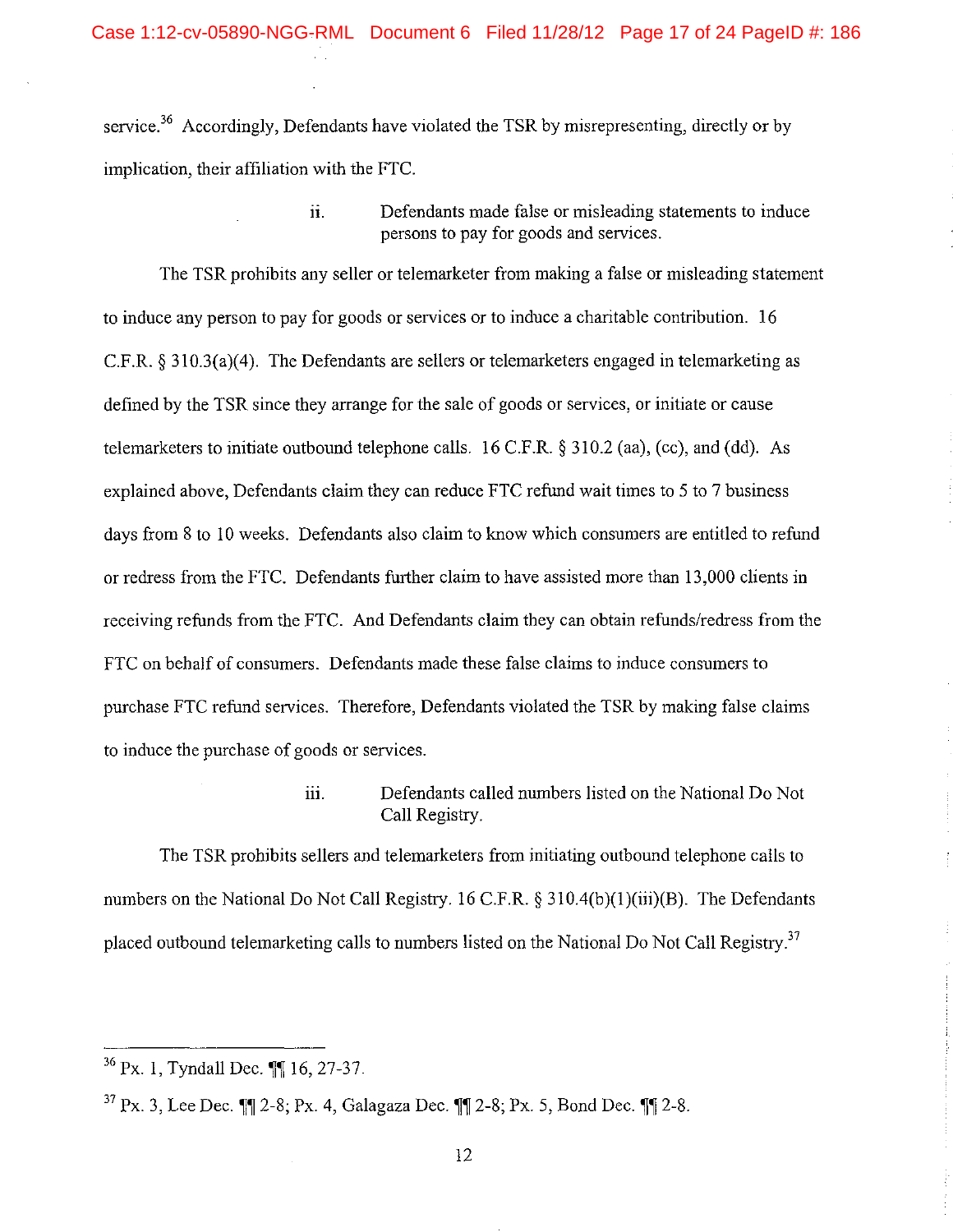Therefore, Defendants have violated the TSR by making calls to phone numbers listed on the National Do Not Call Registry.

> IV. Defendants failed to transmit accurate Caller ID information with their outbound calls.

Sellers and telemarketers violate the TSR by "failing to transmit or cause to be transmitted the telephone number, and, when made available by the telemarketer's carrier, the name of the telemarketer, to any caller identification service in use by a recipient of a telemarketing call." 16 C.F.R. § 310.4(a)(8). Defendants transmitted the FTC's toll-free number, 877-382-4357 (877-FTC-HELP), with its outbound robocalls.<sup>38</sup> Accordingly, Defendants have violated the TSR by failing to transmit their telephone number with their outbound telemarketing calls.

v. Defendants made calls that played a prerecorded message. The TSR prohibits sellers and telemarketers from initiating an outbound telephone call that delivers a prerecorded message. 16 C.F.R.  $\S 310.4(b)(1)(v)$ . Defendants made robocalls to consumers that played a prerecorded message as part of their efforts to sell Defendants' FTC refund services.<sup>39</sup> Therefore, Defendants have violated the TSR by making telemarketing calls that deliver a prerecorded message.

The TSR requires sellers and telemarketers to disclose "truthfully, promptly, and in a clear and conspicuous manner," the identity of the seller, that the purpose of the call is to sell goods or services, the nature of the goods or services. 16 C.F.R. § 310.4(d). Defendants' phone

VI. Defendants failed to make the required oral disclosures.

13

 $38$  Px. 1, Tyndall Dec.  $\P\P$  3-8.

 $39$  Px. 1, Tyndall Dec.  $\blacksquare$  3-8; Px. 3, Lee Dec.  $\blacksquare$  2-8; Px. 4, Galagaza Dec.  $\blacksquare$  2-8; Px. 5, Bond Dec.  $\P\P$  2-8.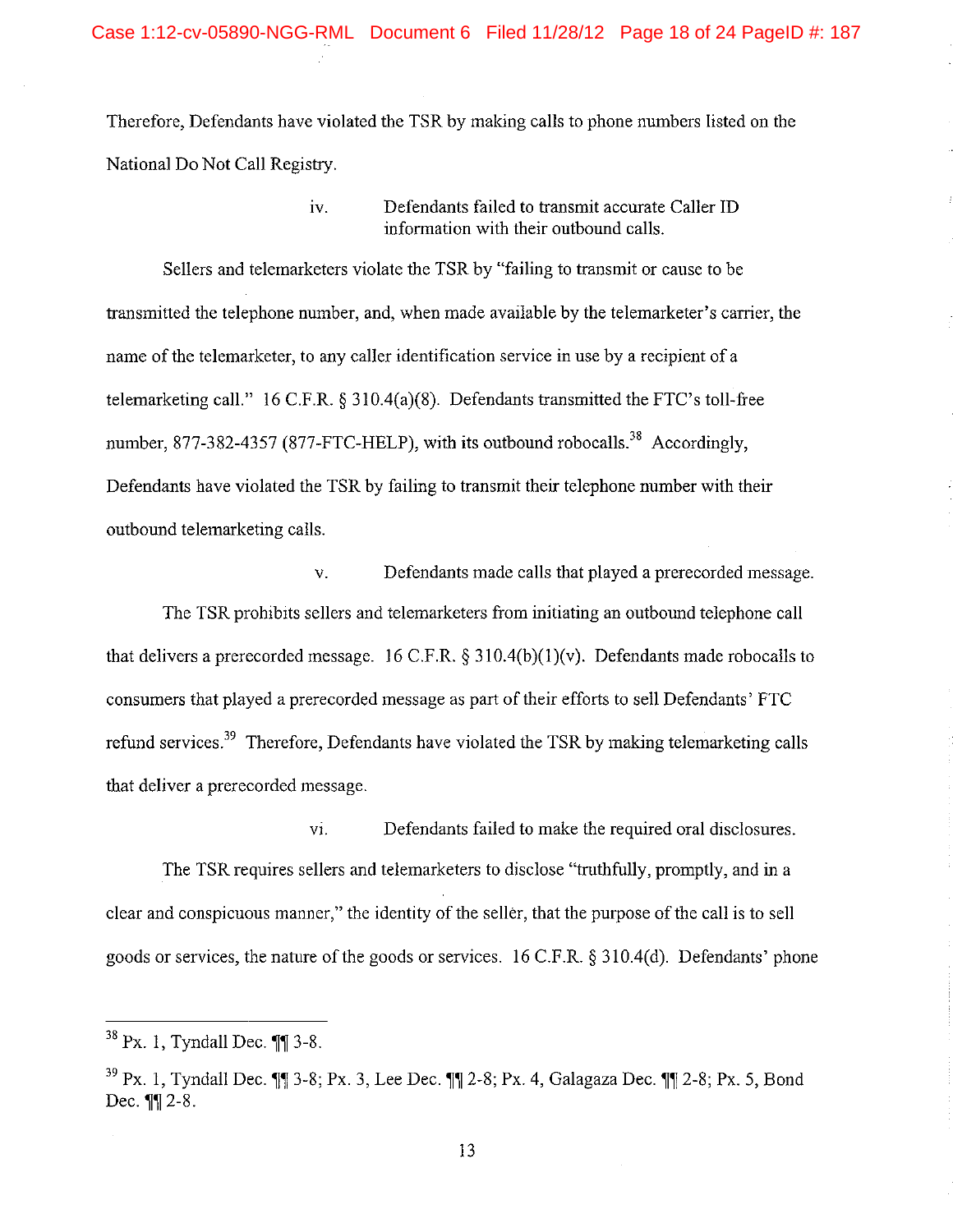calls make no such disclosures.<sup>40</sup> Accordingly, Defendants have violated the TSR by failing to make the required oral disclosures.

## vii. Defendants failed to pay the required fees to access the National Do Not Call Registry.

Under the TSR, sellers and telemarketers are prohibited from calling any telephone number within a given area code unless the seller on whose behalf the call is made has paid the annual fee for access to the telephone numbers within that area code that are included in the National Do Not Call Registry. 16 C.F.R. § 310.8. Defendants have not paid the required fee to access to National Do Not Call Registry prior to making their calls.<sup>41</sup> Therefore, Defendants violated the law by making calls prior to the paying the required fee.

#### 2. The balance of equities mandates preliminary injunctive relief.

"[W]hen a district court balances the hardships of the public interest against a private interest, the public interest should receive greater weight." *FTC v. World Wide Factors,* 882 F.2d 344, 347 (9th Cir. 1989); *FTC v. World Travel Vacation Brokers, Inc.,* 861 F.2d 1020, 1029 (7th Cir. 1988). The public has a compelling interest in halting Defendants' unlawful and injurious conduct. By contrast, ceasing their illegal conduct and complying with the law is not a burden on Defendants. Defendants "can have no vested interest in a business activity found to be illegal." *United States v. Diapulse Corp. of Am.*, 457 F.2d 25, 29 (2d Cir. 1972) (internal quotations and citations omitted). In addition, it is likely that only the entry of the requested temporary and preliminary injunctive relief will prevent Defendants from continuing to deceive and harm the public during the pendency of this litigation.

<sup>&</sup>lt;sup>40</sup> Px. 1, Tyndall Dec.  $\mathbb{I}$  3-8; Px. 3, Lee Dec.  $\mathbb{I}$  2-8; Px. 4, Galagaza Dec.  $\mathbb{I}$  2-8; Px. 5, Bond Dec.  $\P$ ||2-8.

 $^{41}$  Px. 1, Tyndall Dec.  $\P\P$  54-57.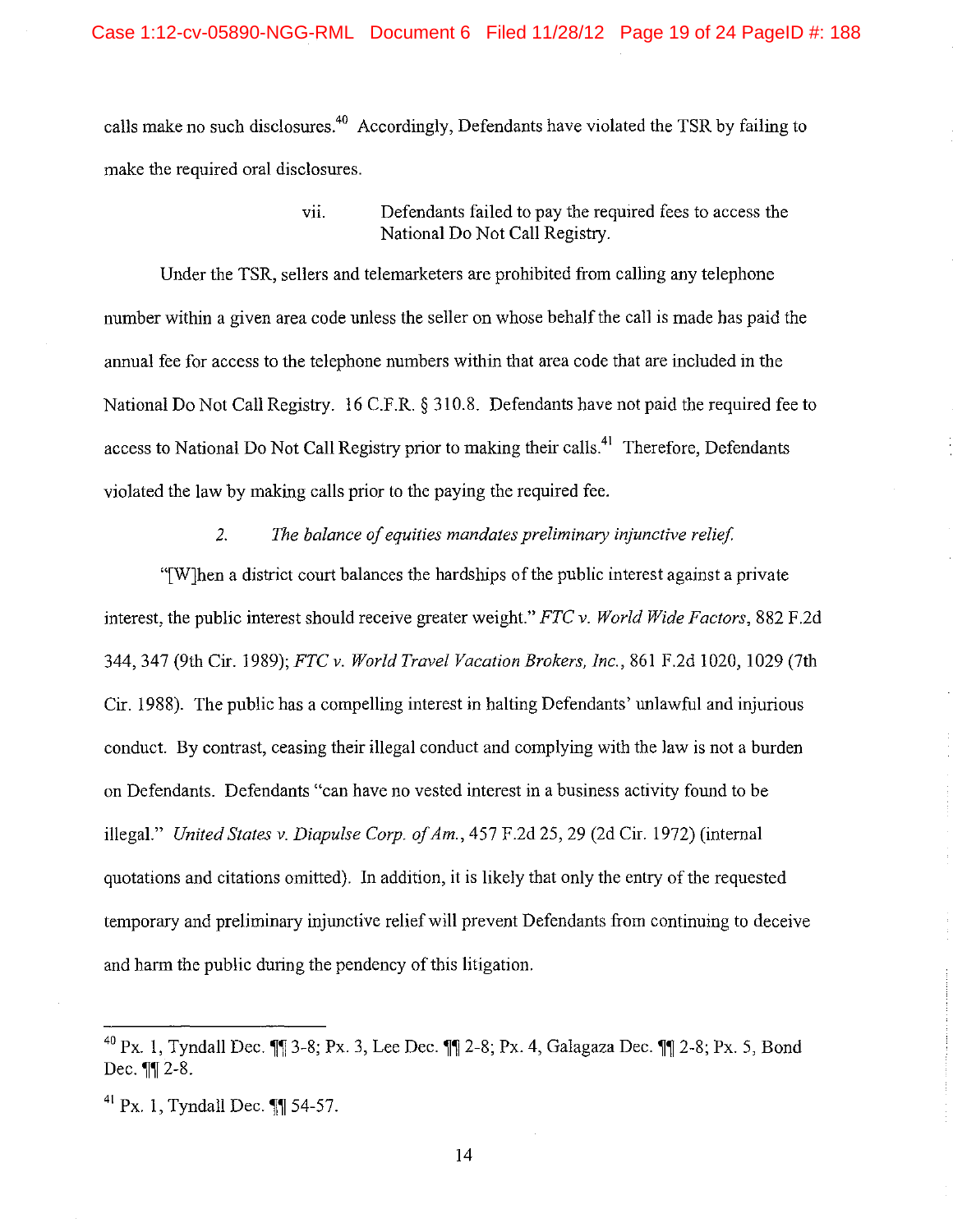## **C. Suhaylee Rivera is liable for CrediSure's illegal business practices.**

Suhaylee Rivera is liable for her own violations of the FTC Act and the TSR as well as the Corporate Defendants' illegal practices. Once the FTC establishes that a corporate defendant violated Section 5(a) of the FTC Act, individual defendants will be personally liable for injunctive relief if the individual defendant: (1) participated directly in the illegal practices or acts or (2) had authority to control a corporation engaging in them. *FTC v. Amy Travel Servs., Inc.,* 875 F.2d 564, 573 (7th Cir. 1989). Active involvement in the corporate business affairs and the making of corporate policy, including assuming the duties of a corporate officer, is evidence of an individual's authority to control. *!d.* And, in a small, closely-held corporation, the corporate officers are presumed to control the corporation. *See Standard Educ., Inc. v. FTC,* 475 F.2d 401,403 (D.C. Cir. 1973) *cert. denied,* 414 U.S. 828 (1973) <sup>42</sup>

The evidence presented by the FTC demonstrates that Suhaylee Rivera is liable for the illegal practices of CrediSure. As previously discussed, Rivera incorporated CrediSure and filed the corporate documents necessary to register "CrediSure America" and "MyiPad.us" as trade names of The Cuban Exchange, Inc.<sup>43</sup> Rivera also registered the websites credisure us and credisure net.<sup>44</sup>

 $42$  An individual defendant is liable for consumer redress if the defendant also had some knowledge of the illegal practices or acts. *Amy Travel Servs., Inc.,* 875 F.2d at 573. The FTC can prove the requisite level of knowledge by showing that the individual (I) had actual knowledge of material misrepresentations; (2) was recklessly indifferent to the truth or falsity of such misrepresentations; or (3) had an awareness of a high probability of fraud along with intentional avoidance of the truth. *!d.; see also FTC v. Minuteman Press,* 53 F. Supp. 2d 248, 259-60 (E.D.N.Y. 1998); *FTC v. Crescent Publ'g Group, Inc.,* 129 F. Supp. 2d 311, 324 (S.D.N.Y. 2001); *FTC v. Five-Star Auto Club, Inc.,* 97 F. Supp. 2d 502, 535 (S.D.N.Y 2000).

 $43$  Px. 1, Tyndall Dec.  $\P$  37, 50-53 & Att. H, M.

 $44$  Px. 1, Tyndall Dec.  $\P$  31, 37. As noted previously, the credisure.net website is identical to the ftcrefund.com website.  $Id.$  136.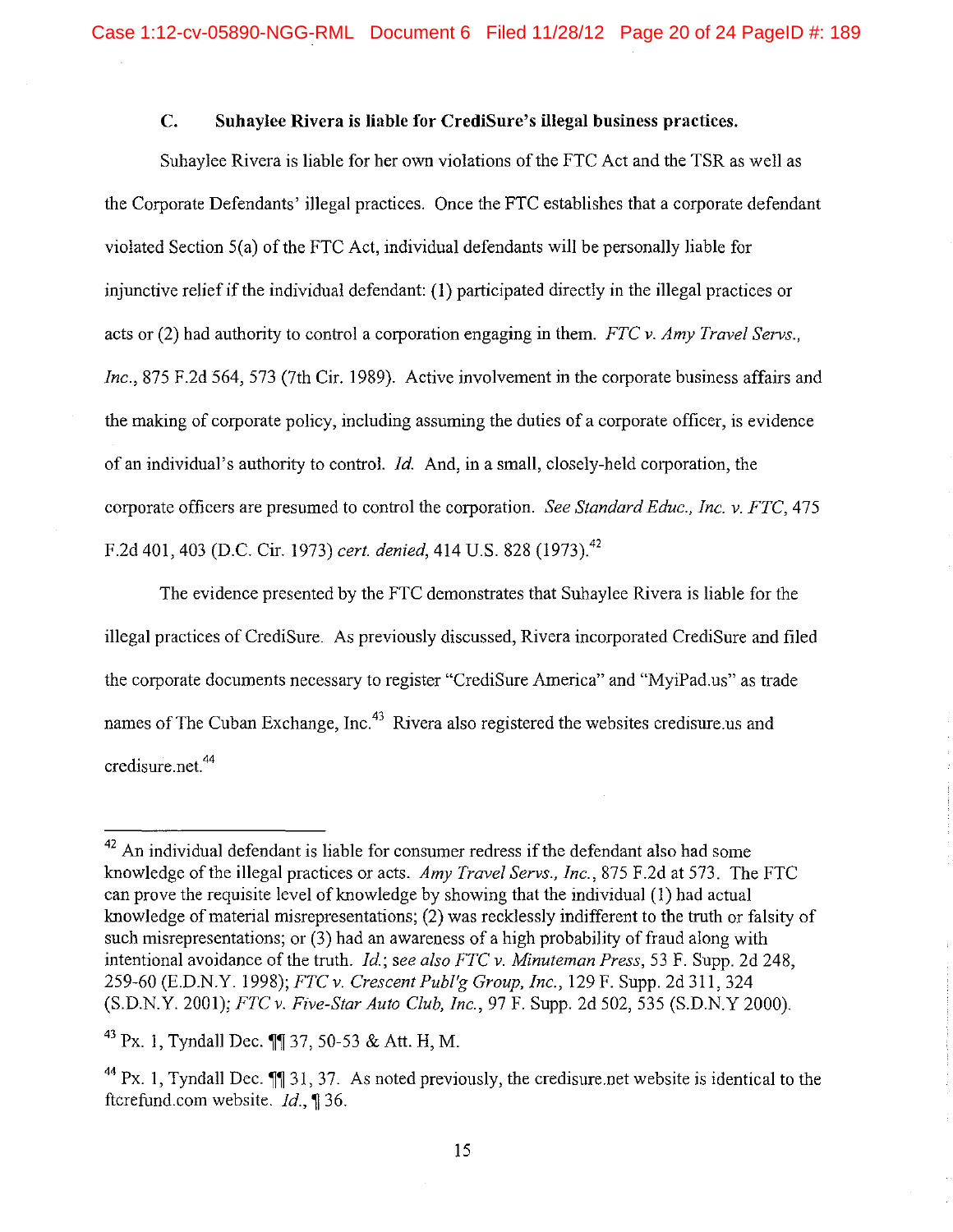In addition, both the credisure.us and myipad.us websites state that Ms. Rivera operates CrediSure.<sup>45</sup> The credisure.us website includes a picture captioned "Suhaylee Rivera – Founder."<sup>46</sup> Both ftcrefund.com and credisure.net discuss the services provided by credisure.us and link to the credisure.us website.<sup>47</sup> Moreover, CrediSure's principal place of business is Ms. Rivera's home address 48 Given Ms. Rivera's ability to control CrediSure and active involvement in the business, the FTC has demonstrated that she is liable for CrediSure's illegal business practices.

## **D. The scope of the proposed Temporary Restraining Order is appropriate in light of defendants' conduct.**

As the evidence has shown, the FTC will ultimately succeed in proving that Defendants are engaging in deceptive practices in violation of the FTC Act and TSR, and that the balance of equities strongly favors the public interest. Preliminary injunctive relief is thus warranted.

The FTC requests injunctive relief of three general types. As explained below, each type of preliminary relief is necessary to protect consumers and to preserve the Court's ability to grant complete relief.

### *1. The Court should stop Defendants' ongoing illegal conduct.*

First, the FTC seeks preliminary relief designed to stop the Defendants' ongoing violations of the FTC Act and the TSR. The proposed temporary restraining order ("TRO") includes provisions enjoining the Defendants from continuing their violative conduct.

<sup>45</sup> Px. I, Tyndall Dec., Att. Eat 3-4, Kat 19.

<sup>46</sup> Px. I, Tyndall Dec., Att. E at 4.

 $^{47}$  Px. 1, Tyndall Dec., Att. B at 4, G at 5.

 $^{48}$  Px. 1, Tyndall Dec.  $\P\P$  50-53 & Att. M.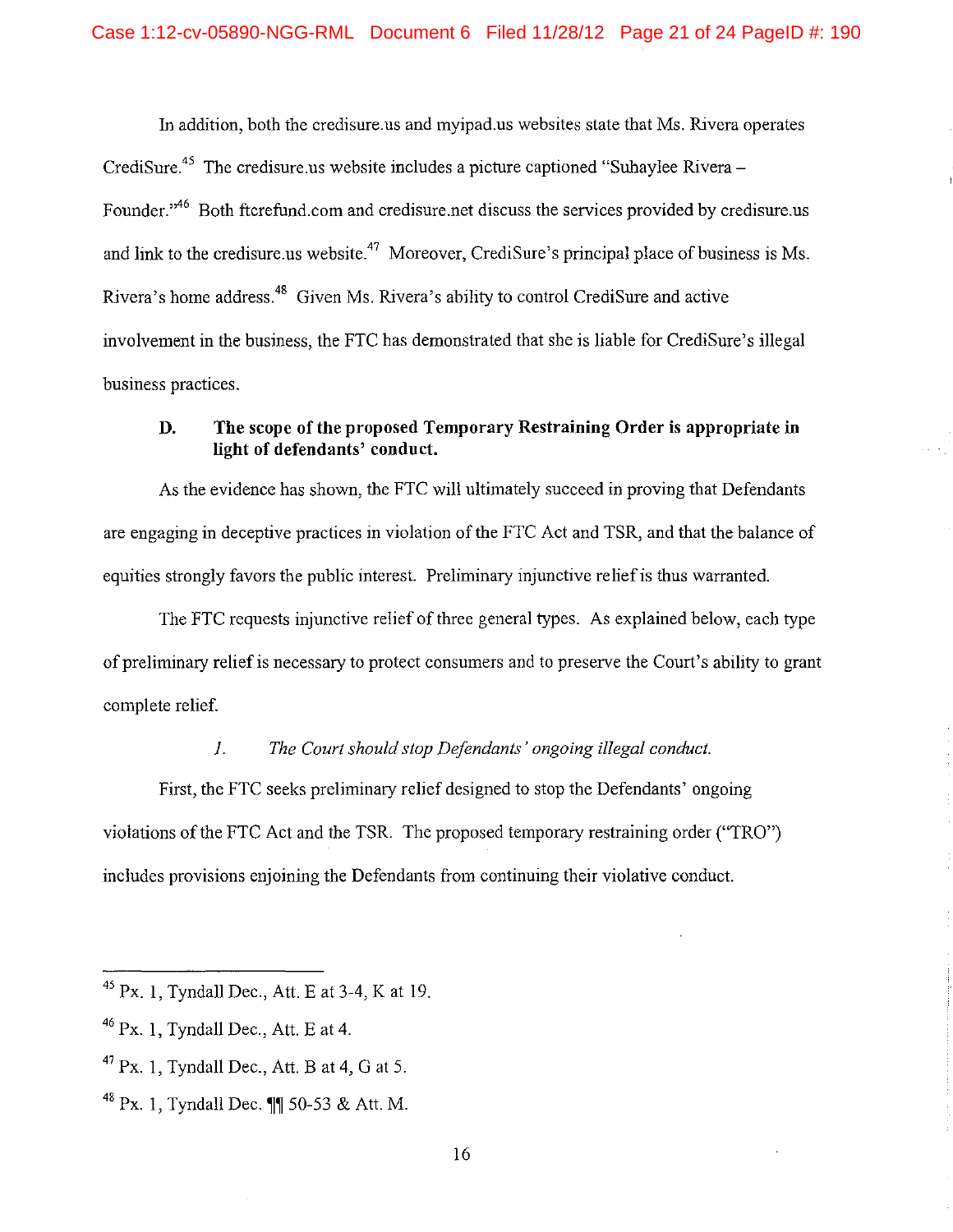## *2. The Court should shut down the offending websites.*

Additionally, because Defendants rely on their seemingly legitimate websites to lure consumers into their scheme and process consumers' payments, the TRO also includes provisions directing webhosting and website registration companies to disable the Defendants' websites and uris related to the fraudulent FTC refund scheme. Similar TRO provisions have been included in appropriate FTC cases in the past. *See, e.g., FTC v. Edge Solution, Inc.* No. 07- 4087 (E.D.N.Y. Oct. 12, 2007) (granting TRO which, in part, enjoined Defendants from violating the FTC Act and suspended Defendants' websites); *FTC v. Finmaestros, LLC et al.,*  No. 12-cv-7195 (S.D.N.Y. Sept. 25, 2012) (granting *ex parte* TRO which in part enjoined Defendants from violating the FTC Act and suspended Defendants' websites); *accord FTC v. PCCare247 Inc. et al.,* No. 12-cv-7189 (S.D.N.Y. Sept. 25, 2012); *FTC v. Pecan Software Ltd.,*  No. 12-cv-7186 (S.D.N.Y. Sept. 25, 2012); *FTCv. Lakshmiinfosoul Services Pvt. Ltd.,* No. 12 cv-7191 (S.D.N.Y. Sept. 25, 2012); *FTC v. Marczak et al.,* No. 12-cv-7192 (S.D.N.Y. Sept. 25, 2012); *FTC v. Zeal IT Solutions Pvt. Ltd.,* No. 12-cv-7188 (S.D.N.Y. Sept. 25, 2012); *FTC v. Navestad,* No. 09-6329 (W.D.N.Y. June 25, 2009).

## *3. The Court should order the preservation and production of Defendants' business records.*

And third, the FTC seeks preliminary relief designed to provide access to Defendants' records before those records can be destroyed. In the FTC's experience, it is likely that Defendants will take steps to destroy documents that relate to their scams.<sup>49</sup> The proposed order includes several provisions designed to grant access to Defendants' documents before they can be destroyed including requiring Defendants to turn over records, requiring Defendants to preserve records of their business activities, and authorizing expedited discovery. Again, these

17

 $49$  Px. 1, Tyndall Dec.  $\P$  59.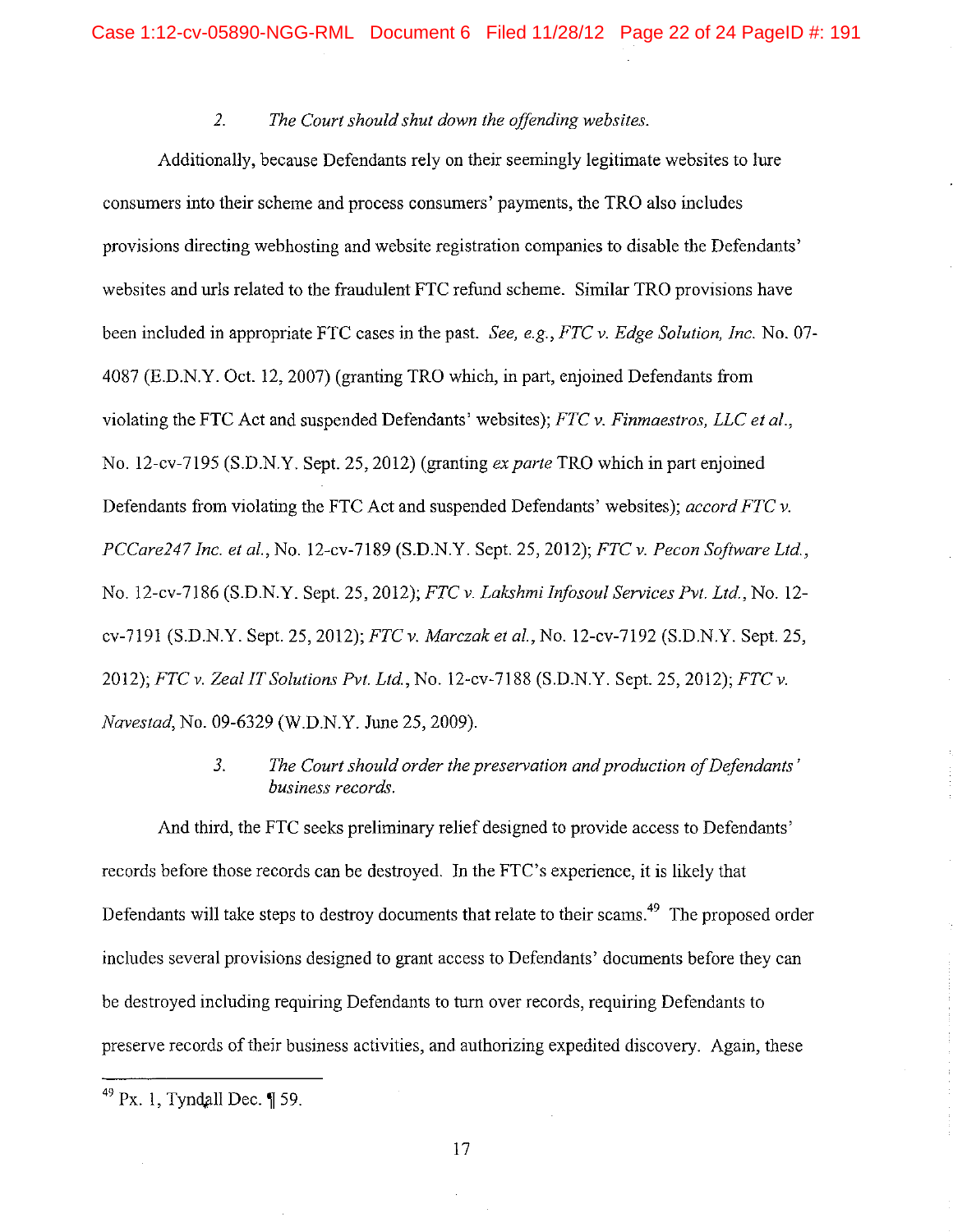provisions have been included in FTC cases in the past. *See, e.g., FTC v. Medical Billers Network, Inc.,* No. 05-2014 (S.D.N.Y. Feb. 18, 2005) (TRO requiring defendants to preserve records and authorizing expedited discovery); *FTC v. Navestad,* No. 09-6329 (W.D.N.Y. July I, 2009) (TRO requiring defendants to preserve documents and produce documents related to the merits of the case); *FTC v. Premier Nationwide Corporation,* No. CIV120009 (D. Ariz. Jan. 4, 2012) (TRO requiring defendants to preserve documents and produce documents related to the merits of the case); *accord FTC v. 9107-4021 Quebec, Inc.,* No. 1 :08-cv-1051 (N.D. Ohio April 25, 2008).

As Defendants operate multiple websites and the extent of their illegal conduct is unknown, expedited discovery will allow the FTC to quickly identify all victims that have fallen prey to Defendants' false claims. Moreover, expedited discovery will permit the FTC to learn if consumers have had assets removed from their bank accounts after providing bank account numbers to the Defendants.

## **IV. CONCLUSION**

The Defendants' business relies upon illegal conduct from start to finish. Defendants start their customer contact by placing an illegal robocall, calling consumers on the National Do Not Call Registry, using the FTC's toll free number as the Caller ID number, and using a prerecorded message to tell consumers to go to a website seemingly affiliated with the  $FTC$ ftcrefund.com. Defendants' website is full of false statements and misinformation which falsely claims that Defendants know whether consumers are due restitution from an FTC enforcement action and promising a "refund" from the FTC in a matter of days, falsely claiming that they have helped 13,000 people obtain "refunds" from the FTC. Defendants engage in this illegal behavior for one reason: to spur consumers into providing Defendants their personal information,

18